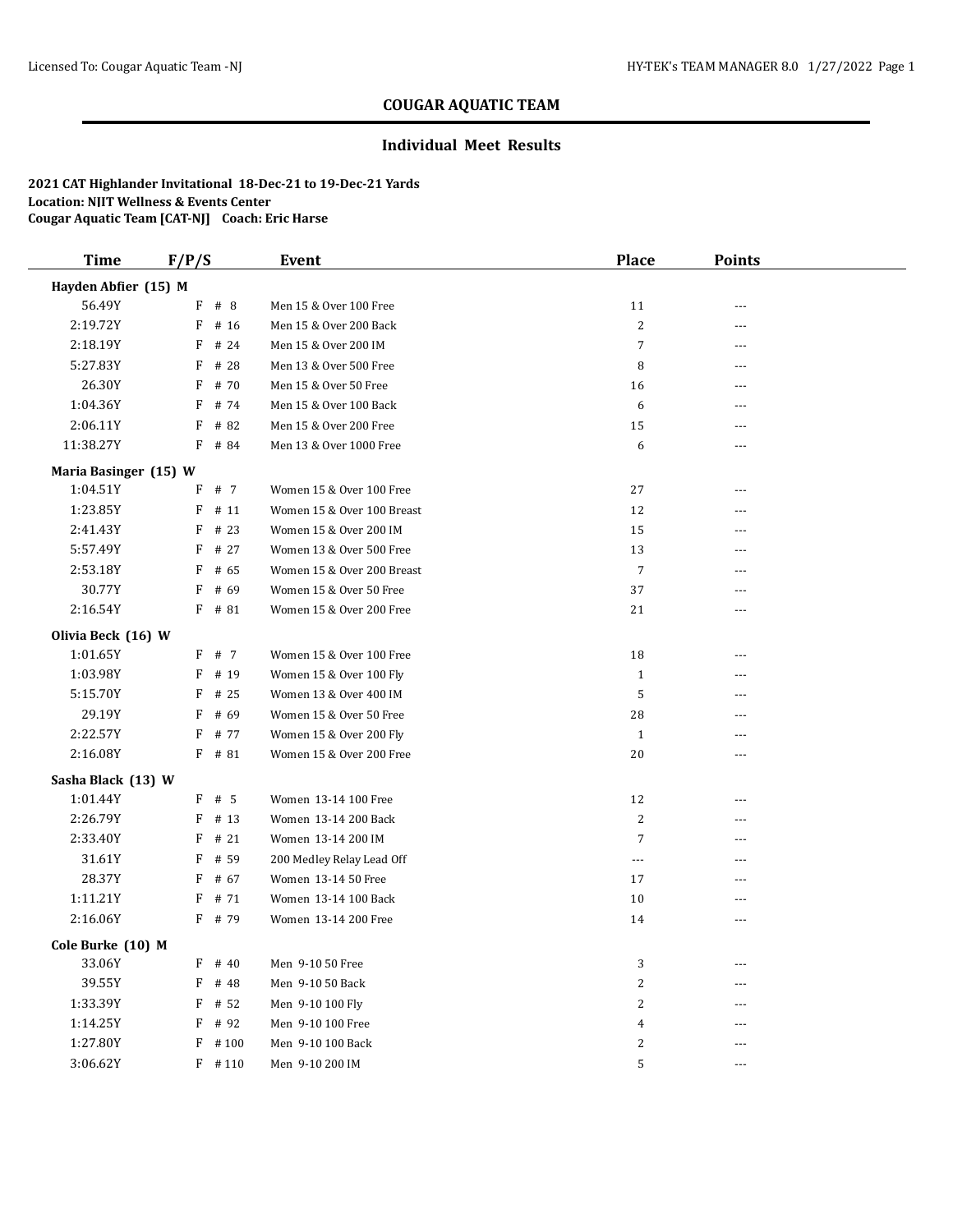### **Individual Meet Results**

| <b>Time</b>            | F/P/S                     |           | <b>Event</b>              | Place          | <b>Points</b> |  |
|------------------------|---------------------------|-----------|---------------------------|----------------|---------------|--|
| Sydney Byrne (10) W    |                           |           |                           |                |               |  |
| 37.94Y                 |                           | F # 29    | 200 Free Relay Lead Off   | $\cdots$       |               |  |
| 1:42.53Y               | F                         | # 35      | Women 9-10 100 Breast     | 5              | ---           |  |
| 42.88Y                 | F                         | # 47      | Women 9-10 50 Back        | 3              |               |  |
| 3:05.40Y               | F                         | # 55      | Women 9-10 200 Free       | 2              | $---$         |  |
| 1:22.83Y               | F                         | # 91      | Women 9-10 100 Free       | $\overline{7}$ | ---           |  |
| 1:29.48Y               | F                         | # 99      | Women 9-10 100 Back       | 3              | ---           |  |
| 48.32Y                 |                           | $F$ #103  | Women 9-10 50 Fly         | 9              | $---$         |  |
|                        | Raghav Cholappadi (17) M  |           |                           |                |               |  |
| 24.39Y                 |                           | $F$ # 70  | Men 15 & Over 50 Free     | 6              | ---           |  |
| 56.59Y                 |                           | $F$ # 74  | Men 15 & Over 100 Back    | 2              |               |  |
| 1:56.90Y               |                           | $F$ # 82  | Men 15 & Over 200 Free    | 9              |               |  |
| Zophia Cook (11) W     |                           |           |                           |                |               |  |
| 34.61Y                 |                           | $F$ # 37  | Women 11-12 50 Free       | 16             | $---$         |  |
| 3:28.85Y               | F                         | # 49      | Women 11-12 200 Back      | $\overline{c}$ | ---           |  |
| 2:58.63Y               | F                         | # 57      | Women 11-12 200 Free      | 12             | ---           |  |
| 56.44Y                 | F                         | # 93      | Women 11-12 50 Breast     | 21             | ---           |  |
| 1:34.82Y               | F                         | #101      | Women 11-12 100 Back      | 13             | ---           |  |
| 44.14Y                 |                           | $F$ #105  | Women 11-12 50 Fly        | 15             | ---           |  |
|                        | Matthew Czerwinski (14) M |           |                           |                |               |  |
| 57.96Y                 |                           | F # 6     | Men 13-14 100 Free        | 7              | ---           |  |
| 1:20.81Y               | F                         | # 10      | Men 13-14 100 Breast      | 15             | ---           |  |
| 1:03.64Y               | F                         | # 18      | Men 13-14 100 Fly         | 3              | $---$         |  |
| 2:26.37Y               | F                         | # 22      | Men 13-14 200 IM          | 4              | ---           |  |
| 26.28Y                 | F                         | # 68      | Men 13-14 50 Free         | $\overline{7}$ | ---           |  |
| 1:05.79Y               | F                         | # 72      | Men 13-14 100 Back        | 2              | ---           |  |
| 2:08.02Y               |                           | $F$ # 80  | Men 13-14 200 Free        | 4              | ---           |  |
| Frank D'Addone (9) M   |                           |           |                           |                |               |  |
| 41.64Y                 |                           | $F$ # 40  | Men 9-10 50 Free          | 17             | ---           |  |
| 46.71Y                 | F                         | # 48      | Men 9-10 50 Back          | 8              | ---           |  |
| 3:23.28Y               | F                         | # 56      | Men 9-10 200 Free         | $\overline{7}$ |               |  |
| 47.05Y                 | F                         | # 86      | 200 Medley Relay Lead Off |                |               |  |
| DQ                     |                           | F # 96    | Men 9-10 50 Breast        | ---            | $\cdots$      |  |
| 1:43.30Y DQ            |                           | $F$ #100  | Men 9-10 100 Back         | ---            |               |  |
| 53.31Y                 |                           | $F$ # 104 | Men 9-10 50 Fly           | 9              |               |  |
| Liliana Davella (10) W |                           |           |                           |                |               |  |
| 48.36Y                 |                           | F # 39    | Women 9-10 50 Free        | 16             | $---$         |  |
| 2:02.24Y DQ            |                           | $F$ # 43  | Women 9-10 100 IM         | $---$          | ---           |  |
| 3:56.23Y               |                           | F # 55    | Women 9-10 200 Free       | 8              | $\cdots$      |  |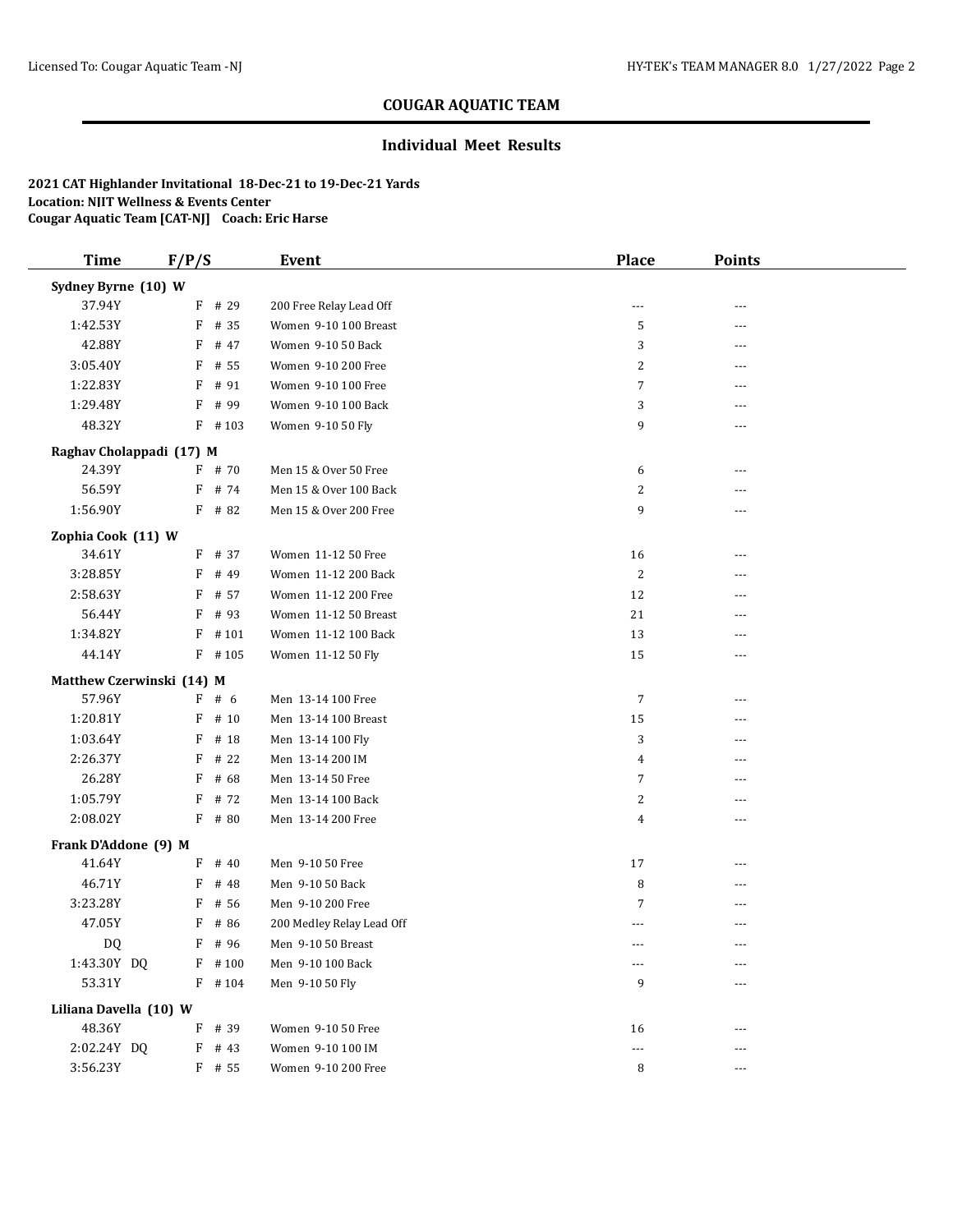### **Individual Meet Results**

| <b>Time</b>            | F/P/S     | <b>Event</b>               | <b>Place</b>   | <b>Points</b> |  |
|------------------------|-----------|----------------------------|----------------|---------------|--|
| Cole Desiderio (12) M  |           |                            |                |               |  |
| 28.39Y                 | F # 38    | Men 11-12 50 Free          | 2              |               |  |
| 2:31.87Y               | F<br># 50 | Men 11-12 200 Back         | $\mathbf{1}$   | ---           |  |
| 2:16.26Y               | F<br># 58 | Men 11-12 200 Free         | $\mathbf{1}$   | ---           |  |
| 33.51Y                 | F<br># 88 | 200 Medley Relay Lead Off  | ---            | $---$         |  |
| 1:01.85Y               | F<br># 90 | Men 11-12 100 Free         | 2              | ---           |  |
| 1:11.34Y               | F<br>#102 | Men 11-12 100 Back         | $\mathbf{1}$   | ---           |  |
| 33.96Y                 | $F$ #106  | Men 11-12 50 Fly           | 3              | $---$         |  |
| Troy Dibble (15) M     |           |                            |                |               |  |
| 52.89Y                 | F<br># 8  | Men 15 & Over 100 Free     | 5              | ---           |  |
| 1:13.62Y               | # 12<br>F | Men 15 & Over 100 Breast   | $\overline{7}$ |               |  |
| 2:17.73Y               | F<br># 24 | Men 15 & Over 200 IM       | 6              | $---$         |  |
| 5:19.49Y               | F<br># 28 | Men 13 & Over 500 Free     | 7              |               |  |
| 2:41.33Y               | F<br># 66 | Men 15 & Over 200 Breast   | 4              | $---$         |  |
| 24.26Y                 | F<br># 70 | Men 15 & Over 50 Free      | 5              | ---           |  |
| 1:54.88Y               | F<br># 82 | Men 15 & Over 200 Free     | $\overline{7}$ | ---           |  |
| Lindsay Driever (16) W |           |                            |                |               |  |
| 26.66Y                 | F<br>#3   | 200 Free Relay Lead Off    | ---            | ---           |  |
| 56.85Y                 | F<br># 7  | Women 15 & Over 100 Free   | 3              |               |  |
| 1:04.10Y               | F<br># 19 | Women 15 & Over 100 Fly    | 2              | ---           |  |
| 2:22.90Y               | F<br># 23 | Women 15 & Over 200 IM     | 4              | $---$         |  |
| 4:53.81Y               | $F$ # 25  | Women 13 & Over 400 IM     | $\mathbf{1}$   | ---           |  |
| 26.74Y                 | F<br># 69 | Women 15 & Over 50 Free    | 4              |               |  |
| <b>NS</b>              | F<br># 77 | Women 15 & Over 200 Fly    | ---            | ---           |  |
| 2:00.41Y               | # 81<br>F | Women 15 & Over 200 Free   | $\mathbf{1}$   | ---           |  |
| 10:59.07Y              | $F$ # 83  | Women 13 & Over 1000 Free  | $\mathbf{1}$   | ---           |  |
| Logan Driever (16) M   |           |                            |                |               |  |
| 53.20Y                 | $F$ # 8   | Men 15 & Over 100 Free     | 6              | $---$         |  |
| 58.90Y                 | # 20<br>F | Men 15 & Over 100 Fly      | $\overline{7}$ | ---           |  |
| 5:07.02Y               | # 28<br>F | Men 13 & Over 500 Free     | 3              | $---$         |  |
| 24.65Y                 | # 70<br>F | Men 15 & Over 50 Free      | 8              |               |  |
| 2:07.69Y               | # 78<br>F | Men 15 & Over 200 Fly      | 2              |               |  |
| 1:53.85Y               | $F$ # 82  | Men 15 & Over 200 Free     | 5              | $\cdots$      |  |
| 10:31.31Y              | F # 84    | Men 13 & Over 1000 Free    | $\mathbf{1}$   | $\cdots$      |  |
| Ivie Drogin (15) W     |           |                            |                |               |  |
| 1:00.45Y               | F # 7     | Women 15 & Over 100 Free   | 14             | ---           |  |
| 2:22.31Y               | $F$ # 15  | Women 15 & Over 200 Back   | 3              | ---           |  |
| 5:38.48Y               | $F$ # 27  | Women 13 & Over 500 Free   | 5              |               |  |
| 2:42.65Y               | F<br># 65 | Women 15 & Over 200 Breast | 3              |               |  |
| 1:06.44Y               | F<br># 73 | Women 15 & Over 100 Back   | 5              | ---           |  |
| 2:08.85Y               | $F$ # 81  | Women 15 & Over 200 Free   | 10             | ---           |  |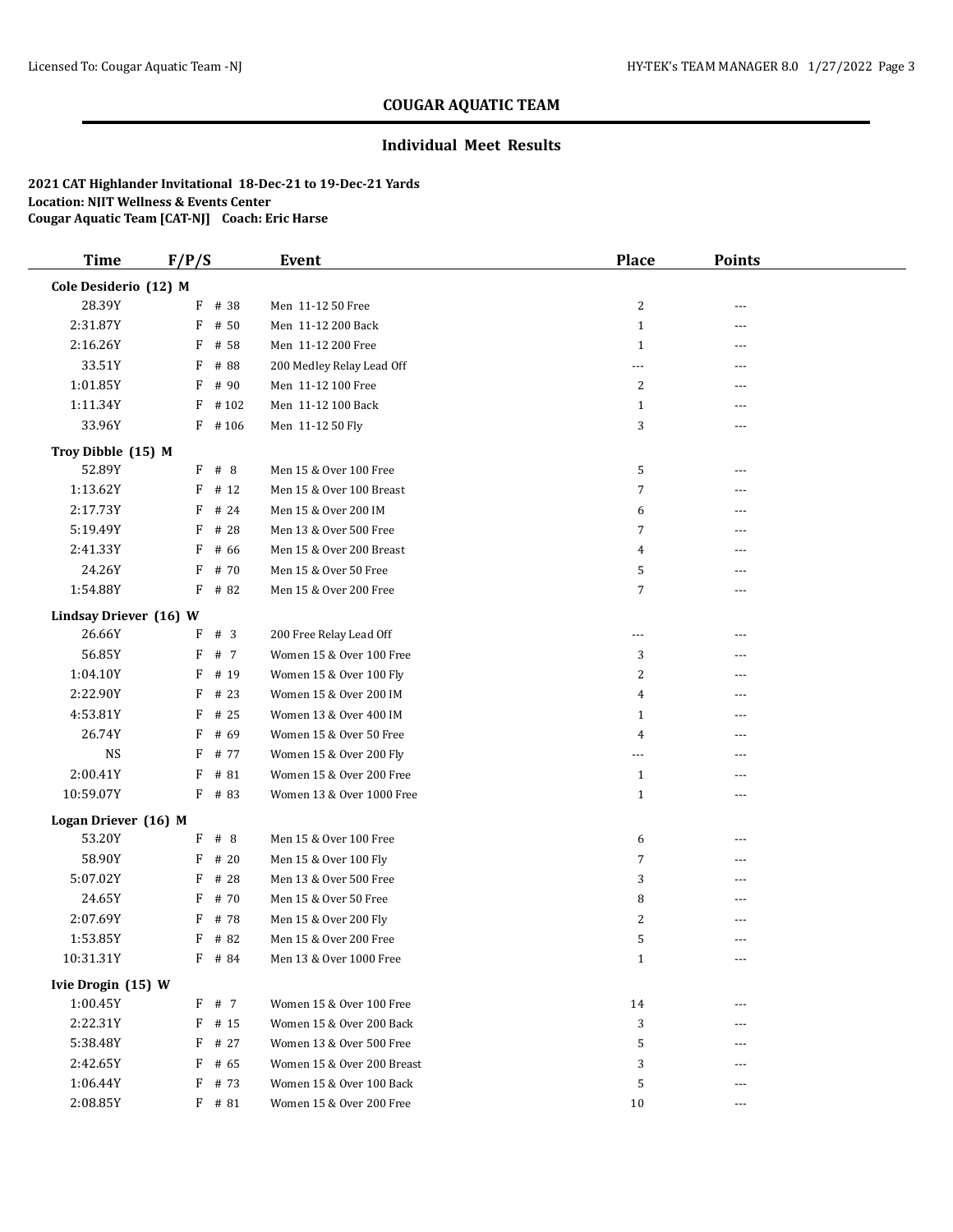### **Individual Meet Results**

| <b>Time</b>                     | F/P/S |           | <b>Event</b>               | <b>Place</b>   | <b>Points</b> |  |
|---------------------------------|-------|-----------|----------------------------|----------------|---------------|--|
| Mia Dungo (14) W                |       |           |                            |                |               |  |
| 1:00.49Y                        |       | $F$ # 5   | Women 13-14 100 Free       | $\overline{7}$ | $- - -$       |  |
| 1:17.19Y                        |       | F # 9     | Women 13-14 100 Breast     | 4              | ---           |  |
| 2:27.72Y                        | F     | # 21      | Women 13-14 200 IM         | 4              | ---           |  |
| 5:09.76Y                        | F     | # 25      | Women 13 & Over 400 IM     | 4              | ---           |  |
| 34.42Y                          |       | $F$ # 59  | 200 Medley Relay Lead Off  | ---            | ---           |  |
| 2:43.82Y                        |       | $F$ # 63  | Women 13-14 200 Breast     | 3              | $---$         |  |
| 28.70Y                          |       | $F$ # 67  | Women 13-14 50 Free        | 21             | ---           |  |
| 1:09.01Y DQ                     |       | $F$ # 71  | Women 13-14 100 Back       | ---            | $---$         |  |
| Julianne Eckert (17) W          |       |           |                            |                |               |  |
| 59.85Y                          |       | F # 7     | Women 15 & Over 100 Free   | 10             | $---$         |  |
| 1:09.01Y                        | F     | # 19      | Women 15 & Over 100 Fly    | $\overline{7}$ |               |  |
| 2:34.52Y                        | F     | # 23      | Women 15 & Over 200 IM     | 12             | ---           |  |
| 27.52Y                          | F     | # 69      | Women 15 & Over 50 Free    | 14             | $---$         |  |
| 1:09.48Y                        | F     | # 73      | Women 15 & Over 100 Back   | 11             | ---           |  |
| DQ                              |       | $F$ # 81  | Women 15 & Over 200 Free   | ---            | $- - -$       |  |
| Noah Egusquiza Bronstein (10) M |       |           |                            |                |               |  |
| 1:53.98Y                        |       | $F$ # 36  | Men 9-10 100 Breast        | $\overline{7}$ | $- - -$       |  |
| 42.62Y                          | F     | # 40      | Men 9-10 50 Free           | 18             | ---           |  |
| 3:29.27Y                        | F     | # 56      | Men 9-10 200 Free          | 9              |               |  |
| 1:37.93Y                        |       | $F$ # 92  | Men 9-10 100 Free          | 17             |               |  |
| 55.78Y                          |       | $F$ # 96  | Men 9-10 50 Breast         | 11             |               |  |
| 1:52.42Y                        |       | $F$ #100  | Men 9-10 100 Back          | 6              | $- - -$       |  |
| Annie Enslin (15) W             |       |           |                            |                |               |  |
| 1:12.03Y                        |       | F # 7     | Women 15 & Over 100 Free   | 38             | $---$         |  |
| 2:55.88Y                        |       | $F$ # 15  | Women 15 & Over 200 Back   | 13             | ---           |  |
| 3:01.25Y                        | F     | # 23      | Women 15 & Over 200 IM     | 20             | ---           |  |
| 3:10.77Y                        | F     | # 65      | Women 15 & Over 200 Breast | 16             | ---           |  |
| 32.31Y                          | F     | # 69      | Women 15 & Over 50 Free    | 42             |               |  |
| 1:23.44Y                        |       | $F$ # 73  | Women 15 & Over 100 Back   | 35             | $- - -$       |  |
| Elle Erb (9) W                  |       |           |                            |                |               |  |
| 42.34Y                          |       | $F$ # 39  | Women 9-10 50 Free         | 13             | $---$         |  |
| 48.54Y                          |       | $F$ # 47  | Women 9-10 50 Back         | 10             | $---$         |  |
| 3:48.09Y                        |       | F # 55    | Women 9-10 200 Free        | 7              | $---$         |  |
| 48.78Y                          |       | $F$ # 85  | 200 Medley Relay Lead Off  | ---            |               |  |
| 1:43.43Y                        |       | $F$ # 91  | Women 9-10 100 Free        | 18             |               |  |
| 1:05.59Y DQ                     |       | $F$ # 95  | Women 9-10 50 Breast       | ---            |               |  |
| 1:01.14Y DQ                     |       | $F$ # 103 | Women 9-10 50 Fly          | ---            |               |  |
| Leivana Evans-Anderson (10) W   |       |           |                            |                |               |  |
| 1:41.34Y                        |       | $F$ # 35  | Women 9-10 100 Breast      | 4              |               |  |
| 34.13Y                          |       | F # 39    | Women 9-10 50 Free         | 5              | ---           |  |
| 1:41.51Y                        |       | $F$ # 51  | Women 9-10 100 Fly         | 2              | ---           |  |
|                                 |       |           |                            |                |               |  |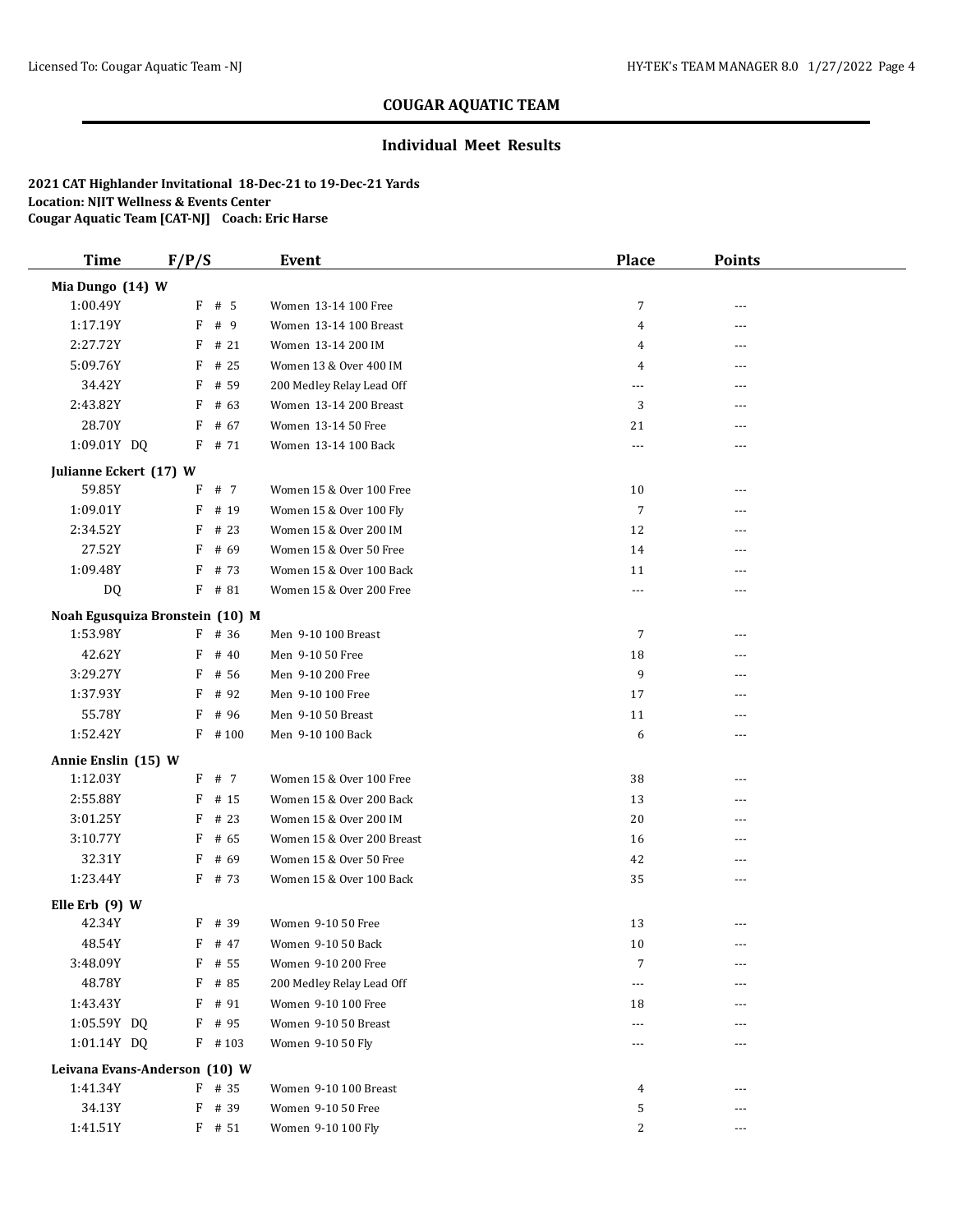### **Individual Meet Results**

| <b>Time</b>            | F/P/S     | <b>Event</b>              | <b>Place</b>   | <b>Points</b> |  |
|------------------------|-----------|---------------------------|----------------|---------------|--|
| Mason Ewing (11) M     |           |                           |                |               |  |
| 33.75Y                 | $F$ # 32  | 200 Free Relay Lead Off   | $\cdots$       |               |  |
| 33.77Y                 | F<br># 38 | Men 11-12 50 Free         | 18             | ---           |  |
| 1:27.09Y               | F<br># 42 | Men 11-12 100 IM          | 9              | ---           |  |
| 39.39Y                 | F<br># 46 | Men 11-12 50 Back         | 8              | $---$         |  |
| 1:12.48Y               | F<br># 90 | Men 11-12 100 Free        | 17             | ---           |  |
| 1:25.09Y               | $F$ #102  | Men 11-12 100 Back        | 12             | ---           |  |
| 42.31Y                 | $F$ #106  | Men 11-12 50 Fly          | 15             | ---           |  |
| Ron Feldman (14) M     |           |                           |                |               |  |
| 28.12Y                 | F<br>#2   | 200 Free Relay Lead Off   | $---$          | ---           |  |
| 1:00.84Y               | F<br># 6  | Men 13-14 100 Free        | 17             |               |  |
| 2:26.41Y               | F<br># 14 | Men 13-14 200 Back        | 4              | $---$         |  |
| 1:11.99Y               | F<br># 18 | Men 13-14 100 Fly         | 15             |               |  |
| 2:34.28Y               | F<br># 22 | Men 13-14 200 IM          | 12             | $---$         |  |
| 33.46Y                 | F<br># 60 | 200 Medley Relay Lead Off | $---$          | ---           |  |
| 28.60Y                 | F<br># 68 | Men 13-14 50 Free         | 22             | ---           |  |
| 1:10.69Y               | # 72<br>F | Men 13-14 100 Back        | 8              | $---$         |  |
| 2:35.22Y               | $F$ # 76  | Men 13-14 200 Fly         | 4              | ---           |  |
| Jones Fishbein (10) M  |           |                           |                |               |  |
| 36.85Y                 | F<br># 40 | Men 9-10 50 Free          | 9              | ---           |  |
| 1:43.45Y DQ            | # 44<br>F | Men 9-10 100 IM           | ---            | $---$         |  |
| 3:10.94Y               | F<br># 56 | Men 9-10 200 Free         | 6              | ---           |  |
| 1:26.72Y               | F<br># 92 | Men 9-10 100 Free         | 12             |               |  |
| 1:05.90Y               | F<br># 96 | Men 9-10 50 Breast        | 12             | ---           |  |
| 3:43.43Y               | $F$ #110  | Men 9-10 200 IM           | 9              | ---           |  |
| Alexander Frame (16) M |           |                           |                |               |  |
| 50.42Y                 | F # 8     | Men 15 & Over 100 Free    | 3              | ---           |  |
| 1:01.04Y               | F<br># 20 | Men 15 & Over 100 Fly     | 8              | $---$         |  |
| 2:18.30Y               | F<br># 24 | Men 15 & Over 200 IM      | 8              | ---           |  |
| 5:15.14Y               | F<br># 28 | Men 13 & Over 500 Free    | 6              | ---           |  |
| 23.39Y                 | F<br># 70 | Men 15 & Over 50 Free     | 3              |               |  |
| 58.83Y                 | F<br># 74 | Men 15 & Over 100 Back    | 3              |               |  |
| 1:54.49Y               | F # 82    | Men 15 & Over 200 Free    | 6              | $\cdots$      |  |
| 10:43.25Y              | F # 84    | Men 13 & Over 1000 Free   | 3              | $\cdots$      |  |
| Sloan Frame (10) W     |           |                           |                |               |  |
| 1:40.91Y               | $F$ # 43  | Women 9-10 100 IM         | $\overline{7}$ | ---           |  |
| 45.31Y                 | $F$ # 47  | Women 9-10 50 Back        | 7              | ---           |  |
| 3:00.52Y               | $F$ # 55  | Women 9-10 200 Free       | $\mathbf{1}$   |               |  |
| 1:34.83Y               | F<br># 99 | Women 9-10 100 Back       | 5              |               |  |
| 47.10Y                 | $F$ # 103 | Women 9-10 50 Fly         | 8              | ---           |  |
| 3:29.39Y               | $F$ #109  | Women 9-10 200 IM         | 4              | ---           |  |
|                        |           |                           |                |               |  |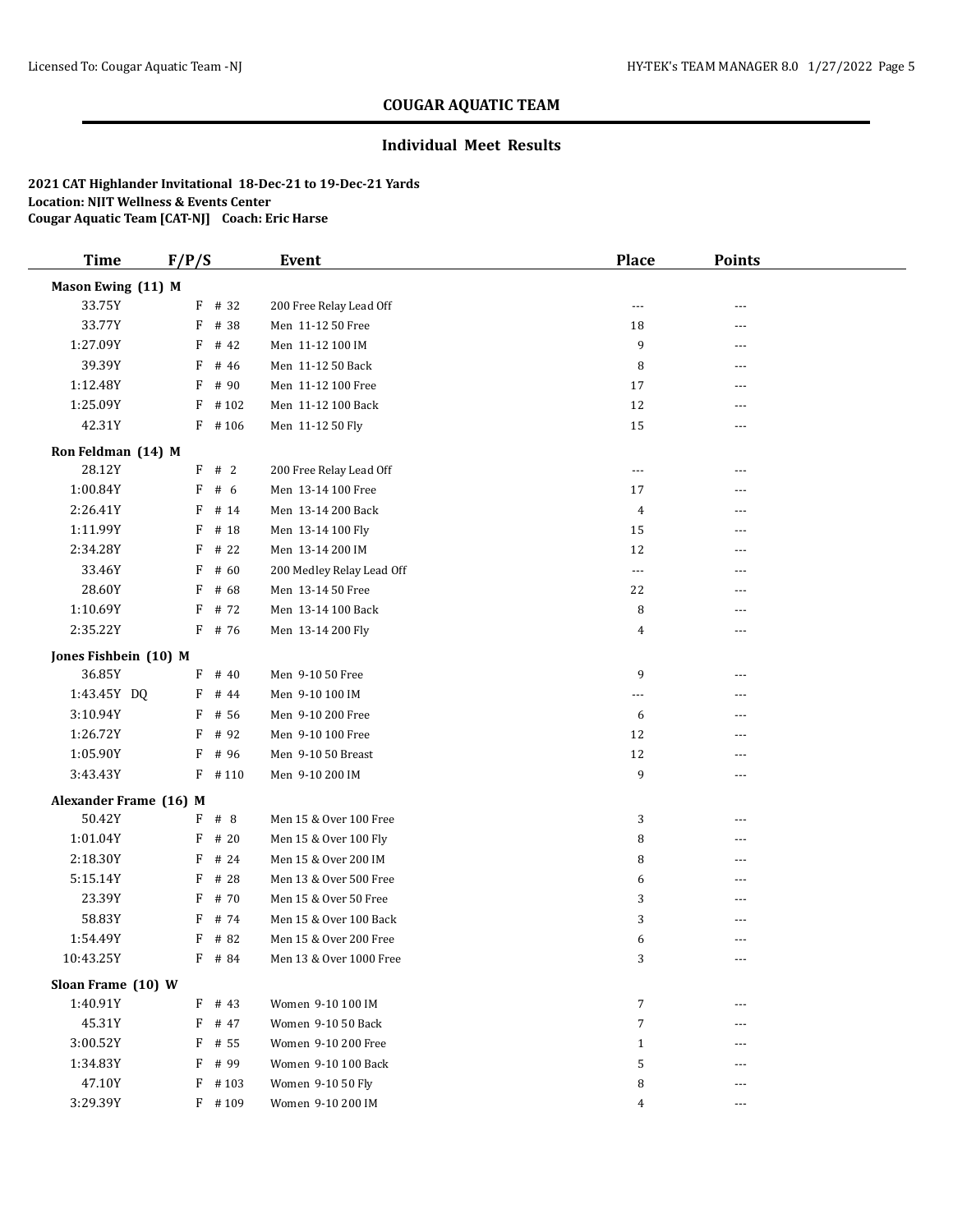### **Individual Meet Results**

| <b>Time</b>                 | F/P/S |           | <b>Event</b>              | <b>Place</b>   | <b>Points</b> |  |
|-----------------------------|-------|-----------|---------------------------|----------------|---------------|--|
| Adelaide Fuller (13) W      |       |           |                           |                |               |  |
| 1:17.55Y                    |       | $F$ # 5   | Women 13-14 100 Free      | 50             |               |  |
| 1:35.22Y                    | F     | # 9       | Women 13-14 100 Breast    | 29             | ---           |  |
| 3:01.66Y                    | F     | # 21      | Women 13-14 200 IM        | 27             |               |  |
| 3:17.99Y                    | F     | # 63      | Women 13-14 200 Breast    | 12             | $---$         |  |
| 1:21.79Y                    | F     | # 71      | Women 13-14 100 Back      | 34             | ---           |  |
| 2:46.46Y                    |       | $F$ # 79  | Women 13-14 200 Free      | 36             | ---           |  |
| <b>Bailey Gardner (9) W</b> |       |           |                           |                |               |  |
| 2:04.36Y                    | F     | # 35      | Women 9-10 100 Breast     | 10             | $- - -$       |  |
| 1:54.15Y                    | F     | # 43      | Women 9-10 100 IM         | 13             | ---           |  |
| 53.65Y                      | F     | # 47      | Women 9-10 50 Back        | 12             |               |  |
| 1:39.77Y                    | F     | # 91      | Women 9-10 100 Free       | 16             | ---           |  |
| 58.06Y                      | F     | # 95      | Women 9-10 50 Breast      | 8              |               |  |
| 59.02Y                      |       | $F$ #103  | Women 9-10 50 Fly         | 12             | $---$         |  |
| Luke Gardner (14) M         |       |           |                           |                |               |  |
| 57.57Y                      |       | $F$ # 6   | Men 13-14 100 Free        | 5              | ---           |  |
| 1:13.36Y                    | F     | # 10      | Men 13-14 100 Breast      | 4              | ---           |  |
| 1:10.14Y                    | F     | # 18      | Men 13-14 100 Fly         | 12             |               |  |
| 2:41.57Y                    | F     | # 64      | Men 13-14 200 Breast      | 5              | ---           |  |
| 26.10Y                      | F     | # 68      | Men 13-14 50 Free         | 6              | $- - -$       |  |
| 1:12.23Y                    | F     | # 72      | Men 13-14 100 Back        | 14             | $---$         |  |
| 2:07.85Y                    | F     | # 80      | Men 13-14 200 Free        | 3              |               |  |
| Thomas Gaughan (15) M       |       |           |                           |                |               |  |
| 50.19Y                      | F     | #8        | Men 15 & Over 100 Free    | $\mathbf{1}$   | $- - -$       |  |
| 56.14Y                      | F     | # 20      | Men 15 & Over 100 Fly     | 3              | $- - -$       |  |
| 2:08.17Y                    | F     | # 24      | Men 15 & Over 200 IM      | $\overline{c}$ | $- - -$       |  |
| 5:05.97Y                    | F     | # 28      | Men 13 & Over 500 Free    | $\overline{c}$ | $---$         |  |
| 27.97Y                      | F     | # 62      | 200 Medley Relay Lead Off | $- - -$        | $---$         |  |
| DQ                          | F     | # 66      | Men 15 & Over 200 Breast  | $---$          | ---           |  |
| 23.06Y                      | F     | # 70      | Men 15 & Over 50 Free     | $\mathbf{1}$   | $---$         |  |
| 1:50.23Y                    | F     | # 82      | Men 15 & Over 200 Free    | 2              | $---$         |  |
| 10:43.20Y                   |       | $F$ # 84  | Men 13 & Over 1000 Free   | 2              |               |  |
| Kristen Gill (10) W         |       |           |                           |                |               |  |
| 1:50.90Y                    | F     | # 43      | Women 9-10 100 IM         | 11             |               |  |
| 50.83Y                      | F     | # 47      | Women 9-10 50 Back        | 11             |               |  |
| 3:58.55Y                    |       | $F$ # 55  | Women 9-10 200 Free       | 9              |               |  |
| 1:41.07Y                    |       | $F$ # 91  | Women 9-10 100 Free       | 17             | ---           |  |
| 1:08.42Y                    | F     | # 95      | Women 9-10 50 Breast      | 13             |               |  |
| 57.97Y                      |       | $F$ # 103 | Women 9-10 50 Fly         | 11             | $---$         |  |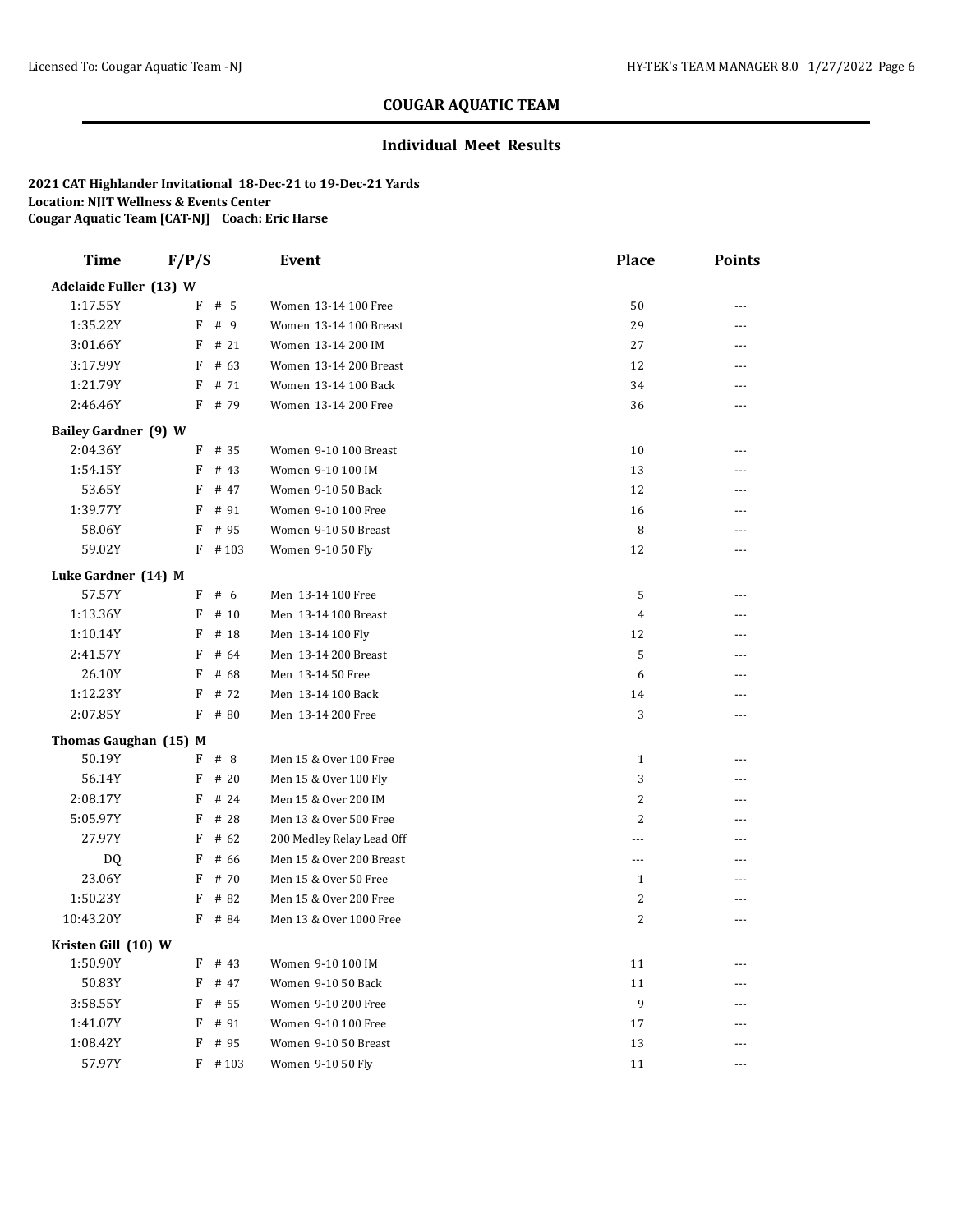### **Individual Meet Results**

| <b>Time</b>           | F/P/S |          | <b>Event</b>              | Place          | <b>Points</b>  |  |
|-----------------------|-------|----------|---------------------------|----------------|----------------|--|
| Ari Glasman (13) M    |       |          |                           |                |                |  |
| 57.73Y                |       | $F$ # 6  | Men 13-14 100 Free        | 6              |                |  |
| 1:10.19Y              | F     | # 10     | Men 13-14 100 Breast      | $\overline{c}$ | ---            |  |
| 5:32.36Y              | F     | # 28     | Men 13 & Over 500 Free    | 11             |                |  |
| 2:30.21Y              | F     | # 64     | Men 13-14 200 Breast      | $\mathbf{1}$   | $---$          |  |
| 27.44Y                | F     | # 68     | Men 13-14 50 Free         | 15             | $\overline{a}$ |  |
| 2:04.92Y              | F     | # 80     | Men 13-14 200 Free        | 2              | ---            |  |
| Marco Gonzalez (10) M |       |          |                           |                |                |  |
| 1:32.06Y              | F     | # 36     | Men 9-10 100 Breast       | 2              | $\overline{a}$ |  |
| 31.84Y                | F     | # 40     | Men 9-10 50 Free          | 2              | ---            |  |
| 1:24.35Y              | F     | # 52     | Men 9-10 100 Fly          | $\mathbf{1}$   |                |  |
| 1:07.73Y              | F     | # 92     | Men 9-10 100 Free         | $\mathbf{1}$   |                |  |
| 42.54Y                | F     | # 96     | Men 9-10 50 Breast        | $\overline{c}$ |                |  |
| 2:45.55Y              | F     | #110     | Men 9-10 200 IM           | $\mathbf{1}$   | $- - -$        |  |
| Henry Goodwin (14) M  |       |          |                           |                |                |  |
| 26.12Y                | F     | #2       | 200 Free Relay Lead Off   | $\cdots$       | ---            |  |
| 56.18Y                | F     | # 6      | Men 13-14 100 Free        | 3              | ---            |  |
| 1:17.00Y              | F     | # 10     | Men 13-14 100 Breast      | 7              | ---            |  |
| 2:23.13Y              | F     | # 14     | Men 13-14 200 Back        | $\overline{2}$ | ---            |  |
| 1:12.91Y              | F     | # 18     | Men 13-14 100 Fly         | 16             |                |  |
| 29.96Y                | F     | # 60     | 200 Medley Relay Lead Off | $\cdots$       | ---            |  |
| 25.95Y                | F     | # 68     | Men 13-14 50 Free         | 4              |                |  |
| 1:06.48Y              | F     | # 72     | Men 13-14 100 Back        | 3              | ---            |  |
| 2:03.46Y              | F     | # 80     | Men 13-14 200 Free        | $\mathbf{1}$   | ---            |  |
| Jordan Hall (12) W    |       |          |                           |                |                |  |
| 1:24.77Y              |       | $F$ # 33 | Women 11-12 100 Breast    | 2              | $---$          |  |
| 32.03Y                | F     | # 37     | Women 11-12 50 Free       | 9              | ---            |  |
| 36.18Y                | F     | # 45     | Women 11-12 50 Back       | 5              | $---$          |  |
| 2:30.47Y              | F     | # 57     | Women 11-12 200 Free      | 5              | ---            |  |
| 1:09.07Y              | F     | # 89     | Women 11-12 100 Free      | 5              | ---            |  |
| 39.00Y                | F     | # 93     | Women 11-12 50 Breast     | $\mathbf{1}$   | ---            |  |
| 1:18.10Y              |       | $F$ #101 | Women 11-12 100 Back      | 3              | ---            |  |
| David Hanin (12) M    |       |          |                           |                |                |  |
| 1:25.99Y              | F     | # 34     | Men 11-12 100 Breast      | $\mathbf{1}$   |                |  |
| 1:16.95Y              | F     | # 42     | Men 11-12 100 IM          | 3              |                |  |
| 1:14.45Y              |       | F # 54   | Men 11-12 100 Fly         | 3              |                |  |
| 1:08.77Y              | F     | # 90     | Men 11-12 100 Free        | 7              | ---            |  |
| 40.45Y                | F     | # 94     | Men 11-12 50 Breast       | 2              |                |  |
| 34.39Y                |       | $F$ #106 | Men 11-12 50 Fly          | 4              | ---            |  |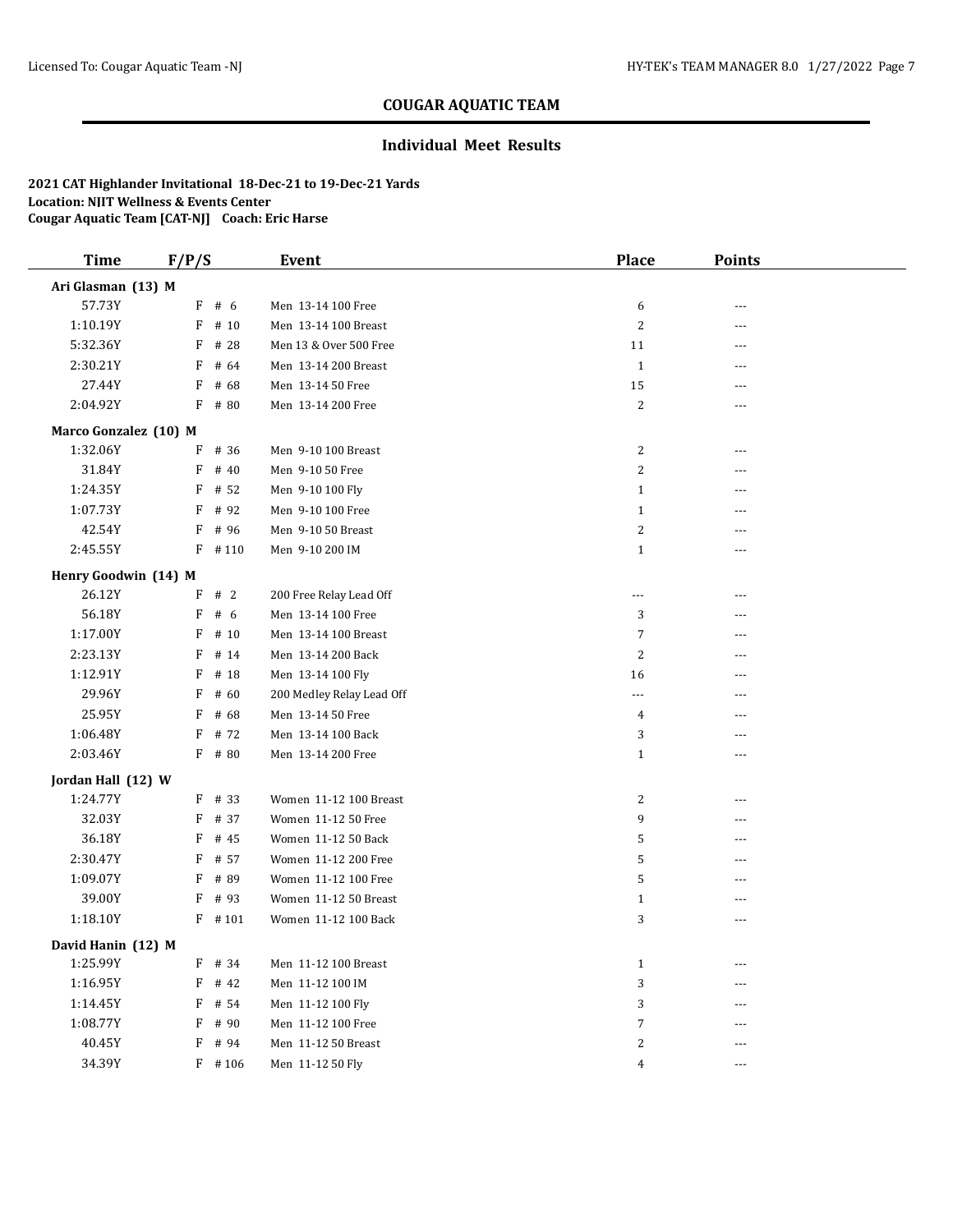### **Individual Meet Results**

| <b>Time</b>                | F/P/S |          | Event                    | <b>Place</b>            | <b>Points</b> |  |
|----------------------------|-------|----------|--------------------------|-------------------------|---------------|--|
| Alex Hui (9) M             |       |          |                          |                         |               |  |
| 2:00.11Y                   | F     | # 36     | Men 9-10 100 Breast      | 11                      | ---           |  |
| 41.38Y                     | F     | # 40     | Men 9-10 50 Free         | 16                      | ---           |  |
| 52.38Y                     | F     | # 48     | Men 9-10 50 Back         | 12                      | ---           |  |
| 1:35.35Y                   | F     | # 92     | Men 9-10 100 Free        | 15                      | ---           |  |
| 1:51.12Y                   | F     | #100     | Men 9-10 100 Back        | 5                       | ---           |  |
| 48.58Y                     |       | $F$ #104 | Men 9-10 50 Fly          | 5                       | ---           |  |
| Natalie Iannuzzi (12) W    |       |          |                          |                         |               |  |
| 30.37Y                     | F     | # 37     | Women 11-12 50 Free      | 5                       | ---           |  |
| 1:20.65Y                   | F     | # 41     | Women 11-12 100 IM       | 5                       | ---           |  |
| 1:16.39Y                   | F     | # 53     | Women 11-12 100 Fly      | $\overline{c}$          |               |  |
| 1:07.36Y                   | F     | # 89     | Women 11-12 100 Free     | 4                       | ---           |  |
| 32.29Y                     | F     | #105     | Women 11-12 50 Fly       | 2                       | ---           |  |
| 2:50.41Y                   |       | $F$ #111 | Women 11-12 200 IM       | 3                       | ---           |  |
| Sam Iannuzzi (14) W        |       |          |                          |                         |               |  |
| 1:06.85Y                   |       | $F$ # 5  | Women 13-14 100 Free     | 31                      | ---           |  |
| 1:23.51Y                   | F     | # 9      | Women 13-14 100 Breast   | 14                      | ---           |  |
| 2:36.94Y                   | F     | # 13     | Women 13-14 200 Back     | 9                       |               |  |
| 6:22.75Y                   | F     | # 27     | Women 13 & Over 500 Free | 28                      | ---           |  |
| 3:03.47Y                   | F     | # 63     | Women 13-14 200 Breast   | 6                       | ---           |  |
| 30.89Y                     | F     | # 67     | Women 13-14 50 Free      | 34                      | ---           |  |
| 1:13.50Y                   |       | $F$ # 71 | Women 13-14 100 Back     | 19                      | ---           |  |
| Sonia Jagen (13) W         |       |          |                          |                         |               |  |
| 27.28Y                     |       | $F$ # 1  | 200 Free Relay Lead Off  | ---                     | ---           |  |
| 1:00.63Y                   | F     | # 5      | Women 13-14 100 Free     | 8                       | ---           |  |
| 1:17.21Y                   | F     | # 9      | Women 13-14 100 Breast   | 5                       | ---           |  |
| 2:35.19Y                   | F     | #21      | Women 13-14 200 IM       | 9                       | ---           |  |
| 28.00Y                     | F     | # 67     | Women 13-14 50 Free      | 7                       | ---           |  |
| 1:12.98Y                   | F     | # 71     | Women 13-14 100 Back     | 16                      | ---           |  |
| 2:14.96Y                   |       | F # 79   | Women 13-14 200 Free     | 8                       | ---           |  |
| Nicholas Kitsonidis (13) M |       |          |                          |                         |               |  |
| <b>NS</b>                  |       | $F$ # 6  | Men 13-14 100 Free       |                         | ---           |  |
| <b>NS</b>                  |       | $F$ # 10 | Men 13-14 100 Breast     | $---$                   | $- - -$       |  |
| $_{\rm NS}$                |       | $F$ # 22 | Men 13-14 200 IM         | ---                     | ---           |  |
| Sasha Kolbe (11) W         |       |          |                          |                         |               |  |
| 30.74Y                     |       | $F$ # 31 | 200 Free Relay Lead Off  | $---$                   |               |  |
| 29.95Y                     | F     | # 37     | Women 11-12 50 Free      | 3                       | ---           |  |
| 1:22.31Y                   | F     | # 41     | Women 11-12 100 IM       | 6                       | ---           |  |
| 37.26Y                     | F     | # 45     | Women 11-12 50 Back      | 7                       | ---           |  |
| 1:05.64Y                   |       | F # 89   | Women 11-12 100 Free     | $\overline{\mathbf{c}}$ | ---           |  |
| 43.89Y                     | F     | # 93     | Women 11-12 50 Breast    | 11                      | ---           |  |
| 1:21.88Y                   |       | $F$ #101 | Women 11-12 100 Back     | 6                       | ---           |  |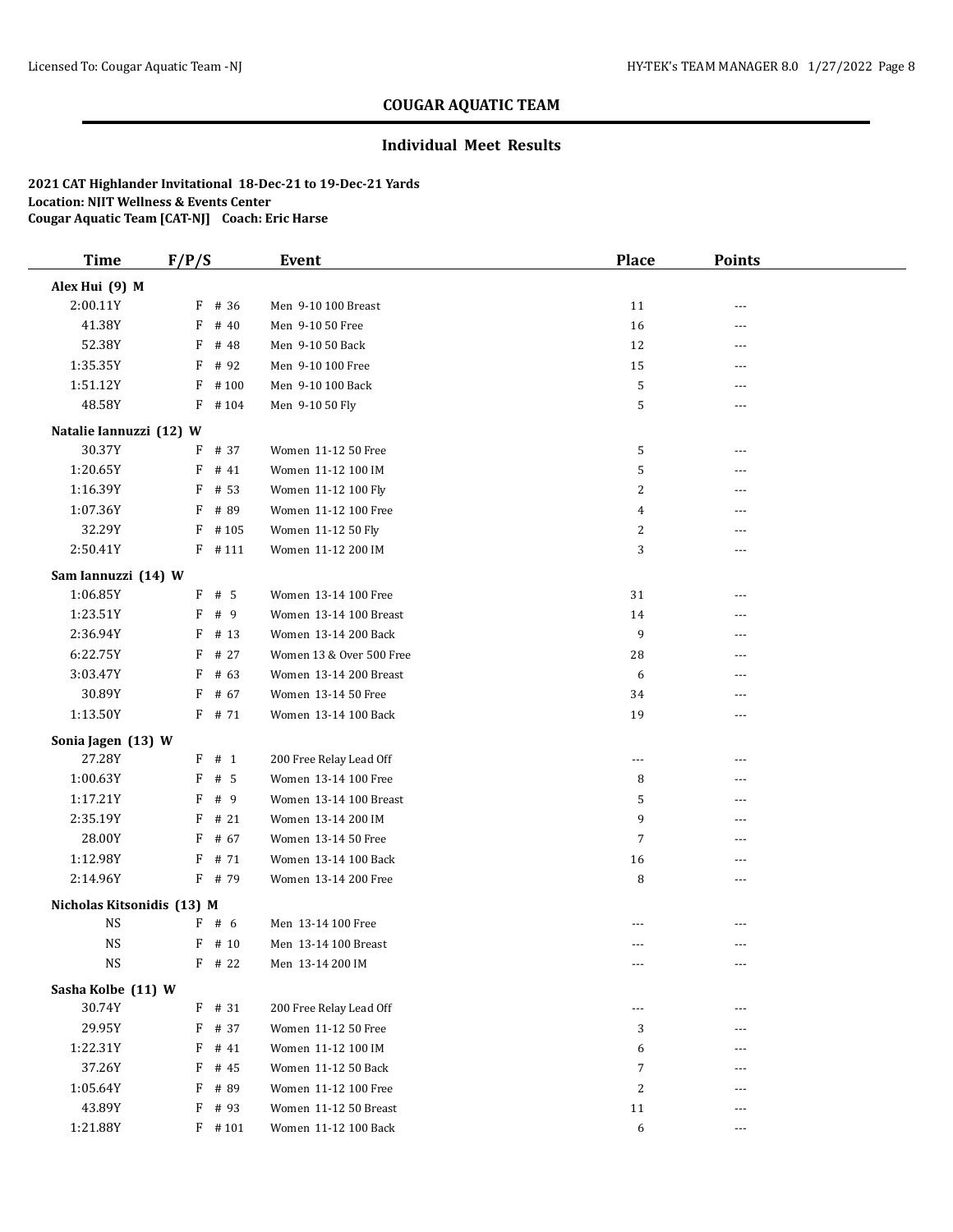### **Individual Meet Results**

| <b>Time</b>           | F/P/S |           | <b>Event</b>              | <b>Place</b>         | <b>Points</b>  |  |
|-----------------------|-------|-----------|---------------------------|----------------------|----------------|--|
| Sophie Kolbe (9) W    |       |           |                           |                      |                |  |
| 39.54Y                |       | F # 39    | Women 9-10 50 Free        | 11                   | $- - -$        |  |
| 1:49.17Y              |       | $F$ # 43  | Women 9-10 100 IM         | 10                   | ---            |  |
| 48.48Y                | F     | # 47      | Women 9-10 50 Back        | 9                    |                |  |
| 1:35.04Y              | F     | # 91      | Women 9-10 100 Free       | 12                   | $\overline{a}$ |  |
| 58.36Y                | F     | # 95      | Women 9-10 50 Breast      | 9                    | ---            |  |
| 1:47.30Y DQ           |       | $F$ # 99  | Women 9-10 100 Back       | $\cdots$             | ---            |  |
| Jacob Kolen (10) M    |       |           |                           |                      |                |  |
| 1:49.42Y              |       | $F$ # 36  | Men 9-10 100 Breast       | 6                    | ---            |  |
| 36.64Y                | F     | # 40      | Men 9-10 50 Free          | 8                    | ---            |  |
| 3:00.43Y              | F     | # 56      | Men 9-10 200 Free         | 3                    | ---            |  |
| 1:21.33Y              | F     | # 92      | Men 9-10 100 Free         | 9                    | ---            |  |
| 1:33.34Y              |       | $F$ #100  | Men 9-10 100 Back         | 3                    | ---            |  |
| 41.57Y                |       | $F$ #104  | Men 9-10 50 Fly           | 3                    | ---            |  |
| Brady Kopp (11) M     |       |           |                           |                      |                |  |
| 1:50.30Y              |       | F # 34    | Men 11-12 100 Breast      | 10                   | ---            |  |
| 38.02Y                | F     | # 38      | Men 11-12 50 Free         | 26                   |                |  |
| 3:38.44Y DQ           |       | $F$ # 50  | Men 11-12 200 Back        | $\scriptstyle\cdots$ | $- - -$        |  |
| 3:42.60Y              |       | $F$ # 98  | Men 11-12 200 Breast      | 6                    | ---            |  |
| 1:39.75Y              |       | $F$ # 102 | Men 11-12 100 Back        | 19                   | ---            |  |
| 47.55Y                |       | $F$ #106  | Men 11-12 50 Fly          | 20                   | ---            |  |
| Riley Kopp (14) W     |       |           |                           |                      |                |  |
| 1:01.52Y              |       | F # 5     | Women 13-14 100 Free      | 14                   | $- - -$        |  |
| 1:20.32Y              |       | F # 9     | Women 13-14 100 Breast    | 9                    | ---            |  |
| 2:23.43Y              | F     | # 21      | Women 13-14 200 IM        | $\overline{2}$       |                |  |
| 5:39.34Y              |       | $F$ # 27  | Women 13 & Over 500 Free  | $\overline{7}$       | $- - -$        |  |
| 29.33Y                | F     | # 67      | Women 13-14 50 Free       | 25                   | $-$            |  |
| 1:07.84Y              | F     | # 71      | Women 13-14 100 Back      | 3                    | $- - -$        |  |
| 2:07.39Y              |       | $F$ # 79  | Women 13-14 200 Free      | $\mathbf{1}$         | $---$          |  |
| 11:32.09Y             |       | $F$ # 83  | Women 13 & Over 1000 Free | 6                    | ---            |  |
| Nick Krukovsky (11) M |       |           |                           |                      |                |  |
| 1:35.13Y              | F     | # 42      | Men 11-12 100 IM          | 14                   | $- - -$        |  |
| 44.90Y                | F     | # 46      | Men 11-12 50 Back         | 16                   | ---            |  |
| 3:04.98Y              |       | $F$ # 58  | Men 11-12 200 Free        | 14                   | $\overline{a}$ |  |
| 4:06.90Y DQ           |       | $F$ # 98  | Men 11-12 200 Breast      | $\cdots$             | $- - -$        |  |
| 1:33.92Y              |       | $F$ # 102 | Men 11-12 100 Back        | 17                   | $\overline{a}$ |  |
| 45.94Y                |       | $F$ #106  | Men 11-12 50 Fly          | 18                   | ---            |  |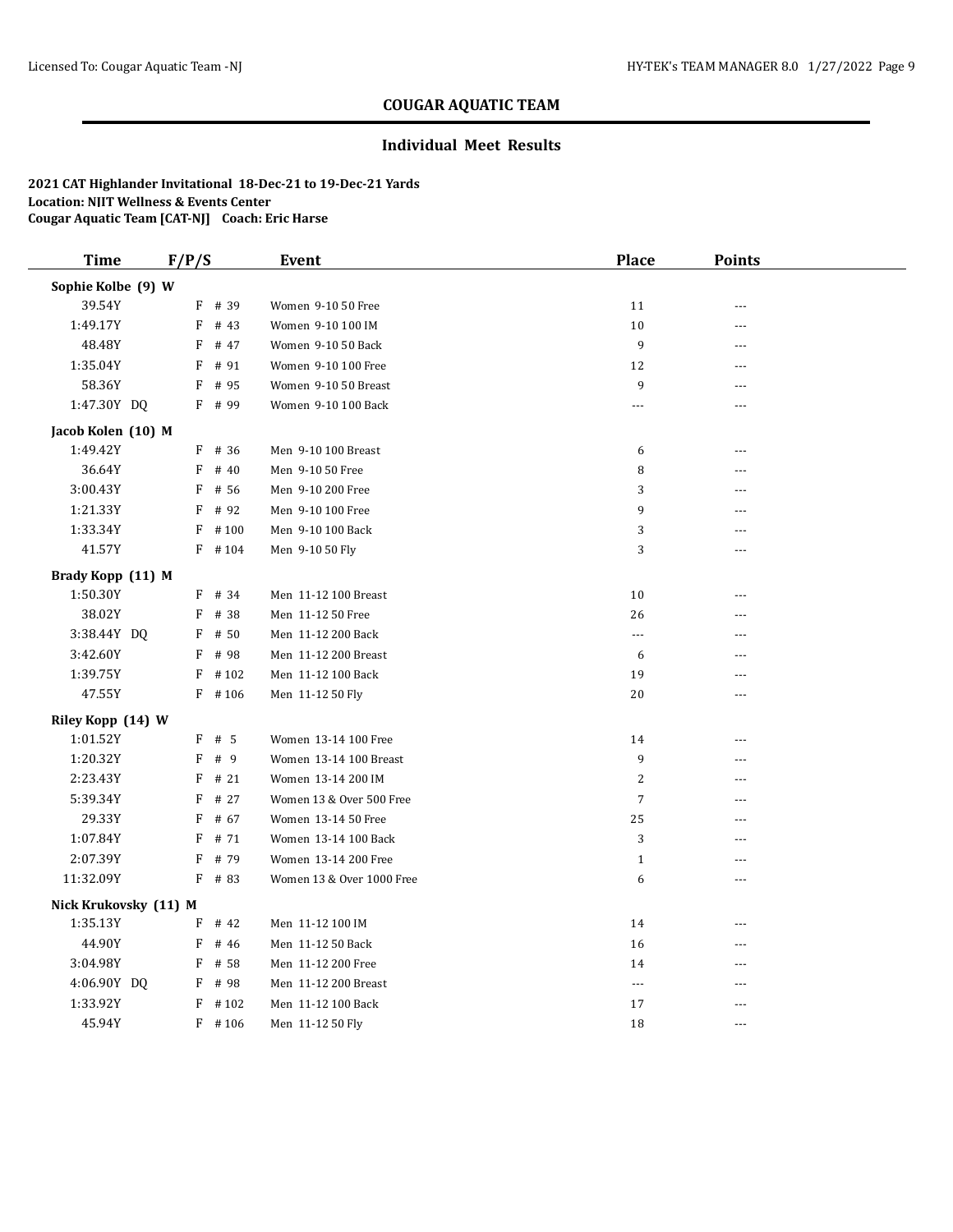#### **Individual Meet Results**

| <b>Time</b>         | F/P/S     | <b>Event</b>              | <b>Place</b>     | <b>Points</b> |  |
|---------------------|-----------|---------------------------|------------------|---------------|--|
| Tessa Kunkel (15) W |           |                           |                  |               |  |
| 28.96Y              | F<br>#3   | 200 Free Relay Lead Off   | $---$            | $\sim$ $\sim$ |  |
| 1:02.74Y            | F<br># 7  | Women 15 & Over 100 Free  | 21               | ---           |  |
| 1:10.47Y            | F<br># 19 | Women 15 & Over 100 Fly   | 8                | ---           |  |
| 2:37.00Y            | F<br># 23 | Women 15 & Over 200 IM    | 13               | ---           |  |
| 6:06.23Y            | # 27<br>F | Women 13 & Over 500 Free  | $20\,$           | ---           |  |
| 28.99Y              | F<br># 69 | Women 15 & Over 50 Free   | 27               | ---           |  |
| 1:10.74Y            | F<br># 73 | Women 15 & Over 100 Back  | 18               | ---           |  |
| 2:15.18Y            | $F$ # 81  | Women 15 & Over 200 Free  | 18               | ---           |  |
| Gabby Kutsup (17) W |           |                           |                  |               |  |
| 1:06.55Y            | F<br># 7  | Women 15 & Over 100 Free  | 32               | $\sim$ $\sim$ |  |
| 2:32.80Y            | F<br># 15 | Women 15 & Over 200 Back  | $\overline{7}$   | ---           |  |
| 5:47.92Y            | F<br># 27 | Women 13 & Over 500 Free  | 10               | ---           |  |
| 30.26Y              | F<br># 69 | Women 15 & Over 50 Free   | 33               | ---           |  |
| 1:12.99Y            | # 73<br>F | Women 15 & Over 100 Back  | 23               | $\sim$ $\sim$ |  |
| 2:16.06Y            | F<br># 81 | Women 15 & Over 200 Free  | 19               | $\sim$ $\sim$ |  |
| 11:56.81Y           | $F$ # 83  | Women 13 & Over 1000 Free | 10               | $- - -$       |  |
| Angel Laynez (17) M |           |                           |                  |               |  |
| 50.36Y              | $F$ # 8   | Men 15 & Over 100 Free    | 2                | ---           |  |
| 58.72Y              | F<br># 20 | Men 15 & Over 100 Fly     | 6                |               |  |
| 2:11.70Y            | F<br># 24 | Men 15 & Over 200 IM      | 3                |               |  |
| 4:59.78Y            | $F$ # 28  | Men 13 & Over 500 Free    | $\mathbf{1}$     | ---           |  |
| Daniel Laynez (9) M |           |                           |                  |               |  |
| 40.09Y              | $F$ # 40  | Men 9-10 50 Free          | 11               | ---           |  |
| 47.20Y              | F<br># 48 | Men 9-10 50 Back          | $\boldsymbol{9}$ |               |  |
| 3:10.81Y            | F<br># 56 | Men 9-10 200 Free         | 5                |               |  |
| 1:29.92Y            | F<br># 92 | Men 9-10 100 Free         | 14               |               |  |
| 51.78Y              | F<br># 96 | Men 9-10 50 Breast        | $\overline{7}$   | ---           |  |
| 57.26Y              | $F$ # 104 | Men 9-10 50 Fly           | 11               | $- - -$       |  |
| George Leas (11) M  |           |                           |                  |               |  |
| 35.40Y              | $F$ # 38  | Men 11-12 50 Free         | 25               |               |  |
| 39.35Y              | F<br># 46 | Men 11-12 50 Back         | $\overline{7}$   | ---           |  |
| 2:55.12Y            | F<br># 58 | Men 11-12 200 Free        | 13               | ---           |  |
| 1:20.70Y            | F<br># 90 | Men 11-12 100 Free        | 29               | ---           |  |
| 46.86Y              | F<br># 94 | Men 11-12 50 Breast       | 9                | ---           |  |
| 1:24.16Y            | $F$ #102  | Men 11-12 100 Back        | 10               | $---$         |  |
|                     |           |                           |                  |               |  |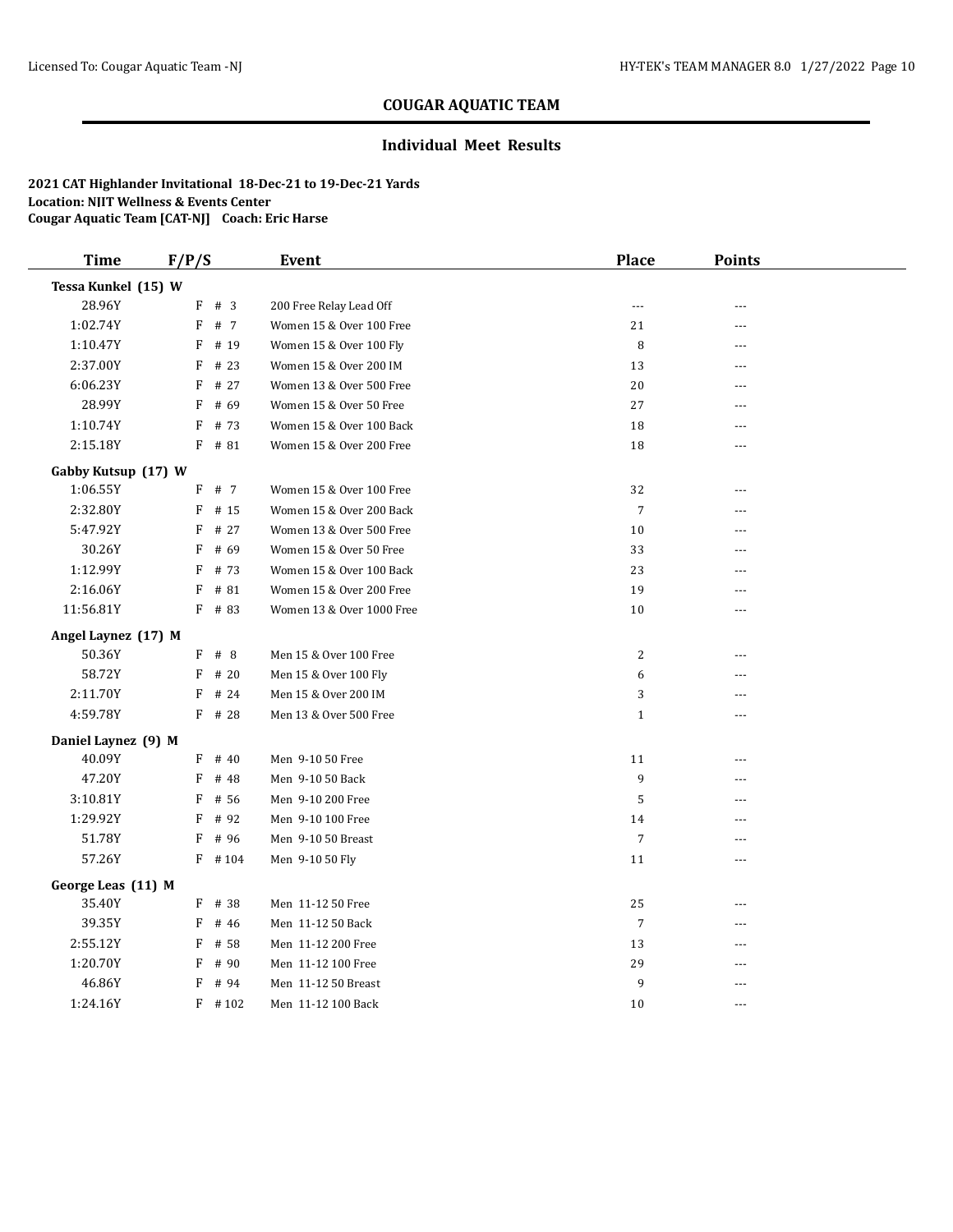### **Individual Meet Results**

| <b>Time</b>          | F/P/S     | Event                      | <b>Place</b>   | <b>Points</b> |  |
|----------------------|-----------|----------------------------|----------------|---------------|--|
| Jamie Leas (15) W    |           |                            |                |               |  |
| 1:03.63Y             | F # 7     | Women 15 & Over 100 Free   | 25             |               |  |
| 2:29.11Y             | F<br># 15 | Women 15 & Over 200 Back   | 6              | ---           |  |
| 6:14.41Y             | F<br># 27 | Women 13 & Over 500 Free   | 24             |               |  |
| 32.62Y               | F<br># 61 | 200 Medley Relay Lead Off  | $\cdots$       | $---$         |  |
| 2:57.74Y             | F<br># 65 | Women 15 & Over 200 Breast | 11             | ---           |  |
| 1:09.99Y             | F<br># 73 | Women 15 & Over 100 Back   | 15             | ---           |  |
| 2:22.04Y             | F<br># 81 | Women 15 & Over 200 Free   | 24             | $---$         |  |
| 13:07.66Y            | $F$ # 83  | Women 13 & Over 1000 Free  | 13             | $---$         |  |
| Kaitlin Leas (16) W  |           |                            |                |               |  |
| 1:02.31Y             | F # 7     | Women 15 & Over 100 Free   | 19             | $- - -$       |  |
| 2:33.18Y             | $F$ # 23  | Women 15 & Over 200 IM     | 11             | $---$         |  |
| 5:40.15Y             | F<br># 25 | Women 13 & Over 400 IM     | 8              |               |  |
| 2:53.45Y             | F<br># 65 | Women 15 & Over 200 Breast | 8              | ---           |  |
| 28.32Y               | # 69<br>F | Women 15 & Over 50 Free    | 22             | $---$         |  |
| 1:12.32Y             | $F$ # 73  | Women 15 & Over 100 Back   | 21             | ---           |  |
| Ella Lepis (15) W    |           |                            |                |               |  |
| 2:45.53Y             | $F$ # 65  | Women 15 & Over 200 Breast | 5              | ---           |  |
| 27.45Y               | # 69<br>F | Women 15 & Over 50 Free    | 11             | ---           |  |
| 2:04.46Y             | # 81<br>F | Women 15 & Over 200 Free   | 3              | ---           |  |
| Ashlyn Levy (12) W   |           |                            |                |               |  |
| 29.40Y               | $F$ # 37  | Women 11-12 50 Free        | $\mathbf{1}$   |               |  |
| 1:15.03Y             | F<br># 41 | Women 11-12 100 IM         | $\overline{c}$ | $---$         |  |
| 2:20.56Y             | F<br># 57 | Women 11-12 200 Free       | $\mathbf{1}$   | $- - -$       |  |
| 1:02.89Y             | # 89<br>F | Women 11-12 100 Free       | $\mathbf{1}$   | ---           |  |
| 32.51Y               | $F$ #105  | Women 11-12 50 Fly         | 3              | $- - -$       |  |
| 2:38.13Y             | $F$ #111  | Women 11-12 200 IM         | 2              | ---           |  |
| Brooke Lord (13) W   |           |                            |                |               |  |
| 1:20.54Y             | $F$ # 5   | Women 13-14 100 Free       | 52             |               |  |
| 1:41.51Y             | F # 9     | Women 13-14 100 Breast     | 33             | $---$         |  |
| 3:13.75Y             | $F$ # 13  | Women 13-14 200 Back       | 12             | ---           |  |
| Sasha Lukonen (16) W |           |                            |                |               |  |
| 1:00.02Y             | F # 7     | Women 15 & Over 100 Free   | 12             | ---           |  |
| 1:19.86Y             | # 11<br>F | Women 15 & Over 100 Breast | 7              |               |  |
| 2:25.34Y             | F<br># 15 | Women 15 & Over 200 Back   | 5              | ---           |  |
| 5:32.64Y             | F<br># 27 | Women 13 & Over 500 Free   | 2              | ---           |  |
| 28.19Y               | F<br># 69 | Women 15 & Over 50 Free    | 20             |               |  |
| 1:10.06Y             | F<br># 73 | Women 15 & Over 100 Back   | 16             | ---           |  |
| 2:08.40Y             | F<br># 81 | Women 15 & Over 200 Free   | 9              | $---$         |  |
| 11:27.01Y            | F # 83    | Women 13 & Over 1000 Free  | 5              | $\cdots$      |  |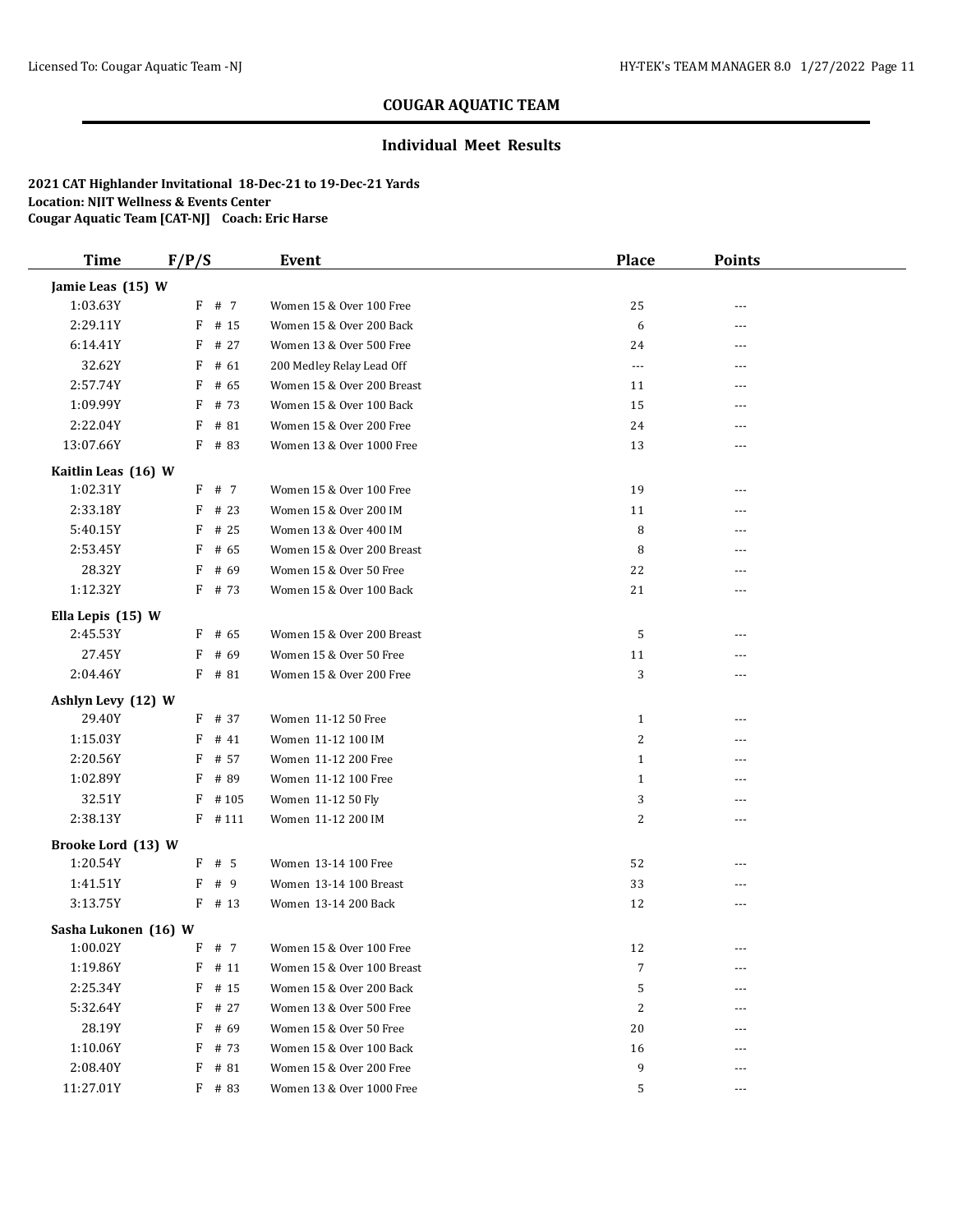### **Individual Meet Results**

| <b>Time</b>                       | F/P/S  |           | <b>Event</b>               | <b>Place</b>   | <b>Points</b> |  |
|-----------------------------------|--------|-----------|----------------------------|----------------|---------------|--|
| Mia Manzo (17) W                  |        |           |                            |                |               |  |
| 1:01.47Y                          |        | F # 7     | Women 15 & Over 100 Free   | 17             | ---           |  |
| 1:16.12Y                          |        | $F$ # 11  | Women 15 & Over 100 Breast | $\overline{4}$ | ---           |  |
| 2:32.67Y                          | F      | # 23      | Women 15 & Over 200 IM     | 10             | ---           |  |
| 6:00.70Y                          | F      | # 27      | Women 13 & Over 500 Free   | 16             | $---$         |  |
| 2:42.22Y                          | F      | # 65      | Women 15 & Over 200 Breast | 2              |               |  |
| 28.37Y                            | F      | # 69      | Women 15 & Over 50 Free    | 23             | ---           |  |
| <b>NS</b>                         |        | $F$ # 81  | Women 15 & Over 200 Free   | ---            | ---           |  |
| Ella Marzullo (10) W              |        |           |                            |                |               |  |
| 1:52.48Y                          |        | $F$ # 35  | Women 9-10 100 Breast      | 8              | ---           |  |
| 35.72Y                            | F      | # 39      | Women 9-10 50 Free         | 6              |               |  |
| 1:32.69Y                          | F      | # 43      | Women 9-10 100 IM          | 5              |               |  |
| 53.37Y                            | F      | # 95      | Women 9-10 50 Breast       | 7              | ---           |  |
| 1:35.66Y                          | F      | # 99      | Women 9-10 100 Back        | 6              | ---           |  |
| 3:19.27Y                          | F      | #109      | Women 9-10 200 IM          | 2              | $- - -$       |  |
| Gracie Masella (14) W             |        |           |                            |                |               |  |
| 26.64Y                            | F      | # 1       | 200 Free Relay Lead Off    | ---            | ---           |  |
| 1:00.15Y                          | F      | #5        | Women 13-14 100 Free       | 6              |               |  |
| 1:10.92Y                          | F      | # 9       | Women 13-14 100 Breast     | $\mathbf{1}$   | ---           |  |
| 1:10.49Y                          | F      | # 17      | Women 13-14 100 Fly        | 4              |               |  |
| 2:40.98Y                          | F      | # 63      | Women 13-14 200 Breast     | $\mathbf{1}$   |               |  |
| 27.16Y                            | F      | # 67      | Women 13-14 50 Free        | 3              |               |  |
| 2:14.51Y                          | F      | # 79      | Women 13-14 200 Free       | 7              | ---           |  |
|                                   |        |           |                            |                |               |  |
| Isabella Masella (18) W<br>27.72Y |        | # 69      | Women 15 & Over 50 Free    |                |               |  |
| 1:14.66Y                          | F<br>F | # 73      | Women 15 & Over 100 Back   | 17             |               |  |
| 2:37.81Y                          |        | F # 77    |                            | 28             | ---           |  |
|                                   |        |           | Women 15 & Over 200 Fly    | 3              | ---           |  |
| Grace Mazza (10) W                |        |           |                            |                |               |  |
| 2:13.35Y DQ                       |        | $F$ # 35  | Women 9-10 100 Breast      | $\cdots$       |               |  |
| 48.88Y                            | F      | # 39      | Women 9-10 50 Free         | 17             | ---           |  |
| 59.09Y                            | F      | # 47      | Women 9-10 50 Back         | 17             |               |  |
| 1:46.37Y                          | F      | # 91      | Women 9-10 100 Free        | 19             | ---           |  |
| 1:54.89Y                          | F      | # 99      | Women 9-10 100 Back        | 9              | $- - -$       |  |
| 1:02.12Y                          |        | $F$ # 103 | Women 9-10 50 Fly          | 13             | ---           |  |
| Leonardo McCormick (13) M         |        |           |                            |                |               |  |
| 1:01.65Y                          |        | F # 6     | Men 13-14 100 Free         | 19             | ---           |  |
| 1:21.77Y                          | F      | # 10      | Men 13-14 100 Breast       | 16             | ---           |  |
| 5:43.18Y                          | F      | # 28      | Men 13 & Over 500 Free     | 15             |               |  |
| 28.74Y                            |        | $F$ # 68  | Men 13-14 50 Free          | 24             |               |  |
| 1:13.94Y                          | F      | # 72      | Men 13-14 100 Back         | 21             | ---           |  |
| 2:11.64Y                          |        | $F$ # 80  | Men 13-14 200 Free         | 8              | $- - -$       |  |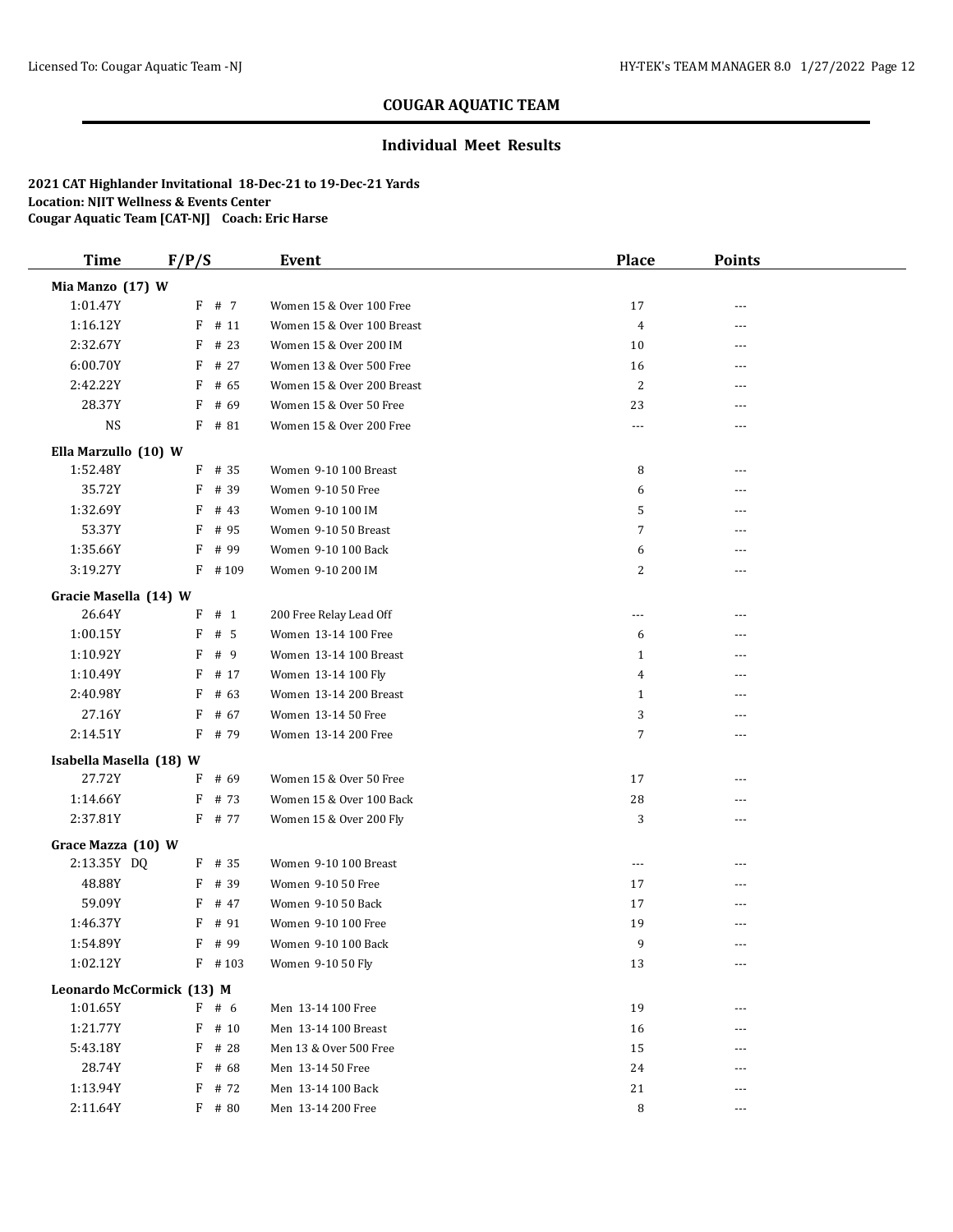### **Individual Meet Results**

| <b>Time</b>             | F/P/S                    |           | <b>Event</b>               | <b>Place</b> | <b>Points</b> |  |  |  |
|-------------------------|--------------------------|-----------|----------------------------|--------------|---------------|--|--|--|
|                         | Charlie McDermott (11) M |           |                            |              |               |  |  |  |
| 46.48Y                  |                          | $F$ # 46  | Men 11-12 50 Back          | 17           | ---           |  |  |  |
| 3:41.34Y                |                          | $F$ # 50  | Men 11-12 200 Back         | 6            | ---           |  |  |  |
| 3:09.96Y                | F                        | # 58      | Men 11-12 200 Free         | 15           | ---           |  |  |  |
| 1:25.65Y                | F                        | # 90      | Men 11-12 100 Free         | 33           | ---           |  |  |  |
| 1:43.30Y                |                          | $F$ #102  | Men 11-12 100 Back         | 20           | ---           |  |  |  |
| 3:57.85Y                |                          | $F$ #112  | Men 11-12 200 IM           | 14           | ---           |  |  |  |
| Mason McDonnell (10) M  |                          |           |                            |              |               |  |  |  |
| 43.14Y                  | F                        | # 40      | Men 9-10 50 Free           | 19           | ---           |  |  |  |
| 2:00.95Y                | F                        | # 44      | Men 9-10 100 IM            | 12           | ---           |  |  |  |
| 52.94Y                  | F                        | # 48      | Men 9-10 50 Back           | 15           | ---           |  |  |  |
| 1:45.25Y                | F                        | # 92      | Men 9-10 100 Free          | 19           |               |  |  |  |
| 1:57.51Y                | F                        | #100      | Men 9-10 100 Back          | $\sqrt{7}$   | ---           |  |  |  |
| 1:01.50Y                |                          | $F$ #104  | Men 9-10 50 Fly            | 12           | ---           |  |  |  |
| Elise McGirt (15) W     |                          |           |                            |              |               |  |  |  |
| 1:00.32Y                |                          | F # 7     | Women 15 & Over 100 Free   | 13           | ---           |  |  |  |
| 1:15.97Y                | F                        | # 11      | Women 15 & Over 100 Breast | 3            | ---           |  |  |  |
| 1:07.43Y                | F                        | # 19      | Women 15 & Over 100 Fly    | 6            | ---           |  |  |  |
| 27.45Y                  | F                        | # 69      | Women 15 & Over 50 Free    | 11           | ---           |  |  |  |
| 1:09.69Y                | F                        | # 73      | Women 15 & Over 100 Back   | 13           | ---           |  |  |  |
| 2:11.42Y                |                          | $F$ # 81  | Women 15 & Over 200 Free   | 14           | ---           |  |  |  |
| Shannon McGowan (13) W  |                          |           |                            |              |               |  |  |  |
| 59.48Y                  |                          | $F$ # 5   | Women 13-14 100 Free       | 3            | ---           |  |  |  |
| 1:14.68Y                | F                        | # 17      | Women 13-14 100 Fly        | 7            | ---           |  |  |  |
| 2:30.72Y                | F                        | # 21      | Women 13-14 200 IM         | 6            | ---           |  |  |  |
| 27.73Y                  | F                        | # 67      | Women 13-14 50 Free        | 6            | ---           |  |  |  |
| 1:10.71Y                | F                        | # 71      | Women 13-14 100 Back       | 9            | ---           |  |  |  |
| 2:09.10Y                |                          | $F$ # 79  | Women 13-14 200 Free       | 2            | ---           |  |  |  |
| Lillian Mingione (11) W |                          |           |                            |              |               |  |  |  |
| 1:16.59Y                |                          | $F$ # 41  | Women 11-12 100 IM         | 3            | ---           |  |  |  |
| 2:34.97Y DQ             |                          | $F$ # 49  | Women 11-12 200 Back       | ---          | ---           |  |  |  |
| 2:35.82Y                | F                        | # 57      | Women 11-12 200 Free       | 8            | ---           |  |  |  |
| 35.06Y                  |                          | $F$ # 87  | 200 Medley Relay Lead Off  | $- - -$      | $---$         |  |  |  |
| 1:10.26Y                | F                        | # 89      | Women 11-12 100 Free       | 6            | ---           |  |  |  |
| 41.14Y                  |                          | F # 93    | Women 11-12 50 Breast      | 4            |               |  |  |  |
| 1:14.55Y                |                          | $F$ # 101 | Women 11-12 100 Back       | 2            |               |  |  |  |
| Sophia Mortimore (10) W |                          |           |                            |              |               |  |  |  |
| 33.12Y                  |                          | F # 39    | Women 9-10 50 Free         | 3            | ---           |  |  |  |
| 38.14Y                  |                          | F # 47    | Women 9-10 50 Back         | $\mathbf{1}$ |               |  |  |  |
| 1:14.40Y                |                          | F # 91    | Women 9-10 100 Free        | 3            |               |  |  |  |
| 46.32Y                  | F                        | # 95      | Women 9-10 50 Breast       | 4            |               |  |  |  |
| 38.53Y                  |                          | $F$ # 103 | Women 9-10 50 Fly          | 1            | ---           |  |  |  |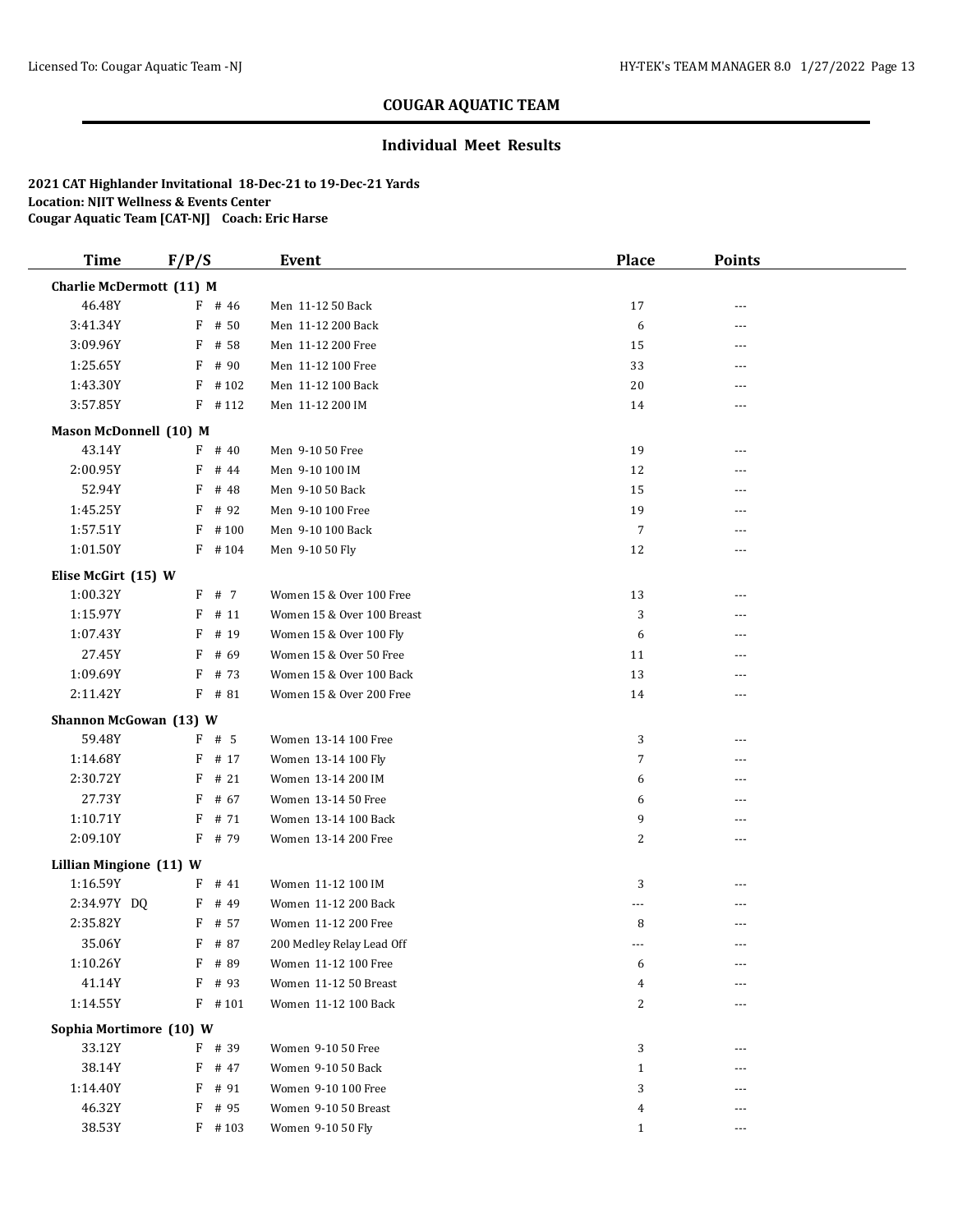### **Individual Meet Results**

| <b>Time</b>                    | F/P/S |                  | <b>Event</b>                                | <b>Place</b>         | <b>Points</b> |  |
|--------------------------------|-------|------------------|---------------------------------------------|----------------------|---------------|--|
| Eli Muldoon (16) M             |       |                  |                                             |                      |               |  |
| 23.08Y                         |       | $F$ # 4          | 200 Free Relay Lead Off                     | ---                  |               |  |
| 50.56Y                         | F     | #8               | Men 15 & Over 100 Free                      | 4                    | ---           |  |
| 1:04.14Y                       | F     | # 12             | Men 15 & Over 100 Breast                    | 2                    | ---           |  |
| 54.64Y                         | F     | # 20             | Men 15 & Over 100 Fly                       | $\overline{c}$       | ---           |  |
| 5:13.14Y                       | F     | # 28             | Men 13 & Over 500 Free                      | $\overline{4}$       | ---           |  |
| 23.45Y                         | F     | # 70             | Men 15 & Over 50 Free                       | $\overline{4}$       | ---           |  |
| 56.51Y                         | F     | # 74             | Men 15 & Over 100 Back                      | $\mathbf{1}$         | ---           |  |
| 1:53.59Y                       | F     | # 82             | Men 15 & Over 200 Free                      | $\overline{4}$       |               |  |
| 11:03.89Y                      | F     | # 84             | Men 13 & Over 1000 Free                     | 5                    | ---           |  |
| Jennie Mullarkey (15) W        |       |                  |                                             |                      |               |  |
| 1:02.59Y                       |       | F # 7            | Women 15 & Over 100 Free                    | 20                   | ---           |  |
| 1:23.58Y                       |       | $F$ # 11         | Women 15 & Over 100 Breast                  | 11                   |               |  |
| 2:35.42Y                       | F     | # 15             | Women 15 & Over 200 Back                    | 8                    | ---           |  |
| 6:11.15Y                       |       | $F$ # 27         | Women 13 & Over 500 Free                    | 22                   | ---           |  |
| Daniel Murray (12) M           |       |                  |                                             |                      |               |  |
| 1:50.97Y                       |       | $F$ # 34         | Men 11-12 100 Breast                        | 11                   | ---           |  |
| 32.15Y                         | F     | # 38             | Men 11-12 50 Free                           | 12                   | ---           |  |
| 2:34.42Y                       | F     | # 58             | Men 11-12 200 Free                          | 6                    | ---           |  |
| 38.31Y                         | F     | # 88             | 200 Medley Relay Lead Off                   | ---                  |               |  |
| 1:07.93Y                       | F     | # 90             | Men 11-12 100 Free                          | 6                    | ---           |  |
| 1:17.81Y                       | F     | #102             | Men 11-12 100 Back                          | 2                    | ---           |  |
| 3:10.62Y                       |       | $F$ #112         | Men 11-12 200 IM                            | 13                   |               |  |
| Max Pearson (13) M             |       |                  |                                             |                      |               |  |
| <b>NS</b>                      |       | $F$ # 68         | Men 13-14 50 Free                           | ---                  | ---           |  |
| <b>NS</b>                      |       | $F$ # 72         | Men 13-14 100 Back                          | $\cdots$             | ---           |  |
| <b>NS</b>                      |       | F # 80           | Men 13-14 200 Free                          | ---                  | ---           |  |
|                                |       |                  |                                             |                      |               |  |
| Ashley Peng (14) W<br>1:25.44Y |       |                  |                                             |                      |               |  |
| 1:09.10Y                       |       | F # 9            | Women 13-14 100 Breast                      | 17                   | ---           |  |
| 2:35.24Y                       |       | $F$ # 17         | Women 13-14 100 Fly                         | 3                    | ---           |  |
|                                | F     | # 21             | Women 13-14 200 IM                          | 10                   | ---           |  |
| 28.25Y<br>1:10.04Y             | F     | # 67<br>$F$ # 71 | Women 13-14 50 Free<br>Women 13-14 100 Back | 12<br>$\overline{7}$ |               |  |
|                                |       | F # 75           |                                             |                      | $\cdots$      |  |
| 2:40.75Y                       |       |                  | Women 13-14 200 Fly                         | $\overline{4}$       | ---           |  |
| Lily Phillips (13) W           |       |                  |                                             |                      |               |  |
| 1:12.49Y                       |       | $F$ # 5          | Women 13-14 100 Free                        | 43                   | ---           |  |
| 1:33.90Y                       |       | F # 9            | Women 13-14 100 Breast                      | 28                   | ---           |  |
| 2:54.13Y                       | F     | # 21             | Women 13-14 200 IM                          | 24                   | ---           |  |
| 3:17.64Y                       | F     | # 63             | Women 13-14 200 Breast                      | 11                   | ---           |  |
| 1:22.34Y                       |       | $F$ # 71         | Women 13-14 100 Back                        | 35                   |               |  |
| 2:34.94Y                       |       | F # 79           | Women 13-14 200 Free                        | 27                   | ---           |  |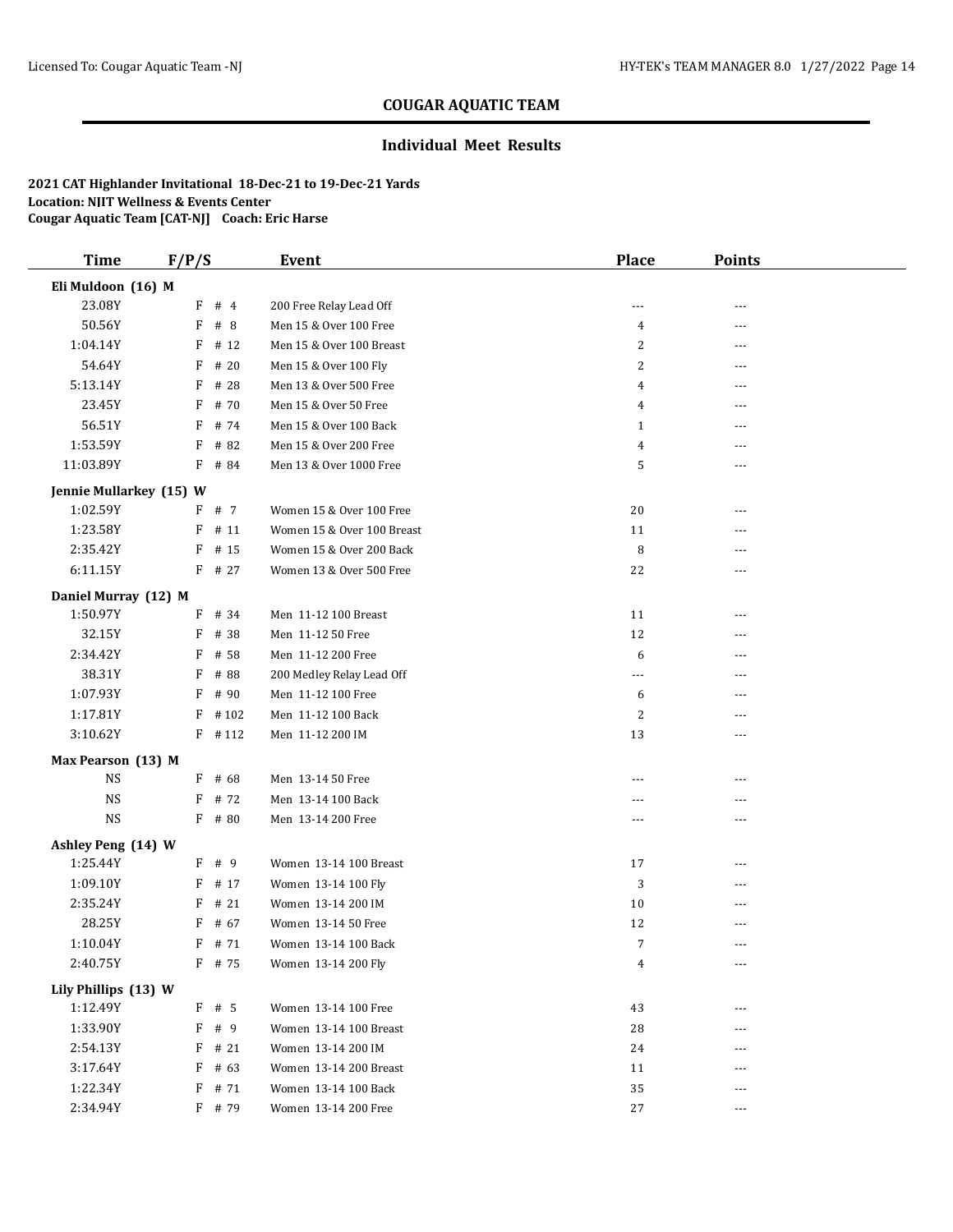### **Individual Meet Results**

| <b>Time</b>               | F/P/S |           | <b>Event</b>            | <b>Place</b>   | <b>Points</b>  |  |
|---------------------------|-------|-----------|-------------------------|----------------|----------------|--|
| Matthew Piacentini (16) M |       |           |                         |                |                |  |
| 23.07Y                    |       | $F$ # 70  | Men 15 & Over 50 Free   | $\sqrt{2}$     | ---            |  |
| 2:04.51Y                  | F     | # 78      | Men 15 & Over 200 Fly   | $\mathbf{1}$   | ---            |  |
| 1:51.84Y                  |       | $F$ # 82  | Men 15 & Over 200 Free  | 3              | $- - -$        |  |
| Vivianna Ramos (13) W     |       |           |                         |                |                |  |
| 1:03.38Y                  |       | $F$ # 5   | Women 13-14 100 Free    | 24             | ---            |  |
| 1:19.41Y                  |       | $F$ # 9   | Women 13-14 100 Breast  | 8              | ---            |  |
| 1:16.87Y                  |       | $F$ # 17  | Women 13-14 100 Fly     | 9              |                |  |
| Henry Randall (9) M       |       |           |                         |                |                |  |
| 1:59.85Y                  |       | $F$ # 36  | Men 9-10 100 Breast     | 10             | ---            |  |
| 1:57.48Y                  |       | $F$ # 44  | Men 9-10 100 IM         | 11             |                |  |
| 54.13Y                    |       | $F$ # 48  | Men 9-10 50 Back        | 16             | ---            |  |
| Sean Rider (10) M         |       |           |                         |                |                |  |
| 35.47Y                    |       | $F$ # 30  | 200 Free Relay Lead Off | $\overline{a}$ | $- - -$        |  |
| 1:34.82Y                  | F     | # 44      | Men 9-10 100 IM         | 5              | ---            |  |
| 42.07Y                    | F     | # 48      | Men 9-10 50 Back        | 4              | ---            |  |
| 3:00.43Y                  | F     | # 56      | Men 9-10 200 Free       | 3              |                |  |
| 1:20.10Y                  | F     | # 92      | Men 9-10 100 Free       | 8              | ---            |  |
| 54.32Y                    | F     | # 96      | Men 9-10 50 Breast      | 10             | $---$          |  |
| 3:31.55Y                  |       | $F$ # 110 | Men 9-10 200 IM         | 8              | $- - -$        |  |
| Joaquin Rivera (9) M      |       |           |                         |                |                |  |
| 47.54Y                    |       | $F$ # 40  | Men 9-10 50 Free        | 21             | ---            |  |
| 54.41Y DQ                 |       | F # 48    | Men 9-10 50 Back        | $-1$           | $---$          |  |
| 2:19.58Y                  |       | $F$ # 52  | Men 9-10 100 Fly        | 3              | $---$          |  |
| 1:42.17Y                  | F     | # 92      | Men 9-10 100 Free       | 18             | $---$          |  |
| 1:06.00Y                  | F     | # 96      | Men 9-10 50 Breast      | 13             | ---            |  |
| 1:51.44Y DQ               |       | $F$ #100  | Men 9-10 100 Back       | ---            | ---            |  |
| Maximo Rivera (11) M      |       |           |                         |                |                |  |
| 31.49Y                    |       | $F$ # 32  | 200 Free Relay Lead Off | ---            | $\sim$ $\sim$  |  |
| 1:18.70Y                  | F     | # 42      | Men 11-12 100 IM        | 4              | $\overline{a}$ |  |
| 1:19.00Y                  | F     | # 54      | Men 11-12 100 Fly       | 4              | ÷÷             |  |
| 2:27.71Y                  | F     | # 58      | Men 11-12 200 Free      | 2              | ---            |  |
| 1:05.66Y                  | F     | # 90      | Men 11-12 100 Free      | $\overline{4}$ | ---            |  |
| 43.53Y                    | F     | # 94      | Men 11-12 50 Breast     | 4              | $---$          |  |
| 1:19.73Y                  |       | $F$ # 102 | Men 11-12 100 Back      | 5              | $---$          |  |
| 2:41.47Y                  |       | $F$ #112  | Men 11-12 200 IM        | $\overline{c}$ | $- - -$        |  |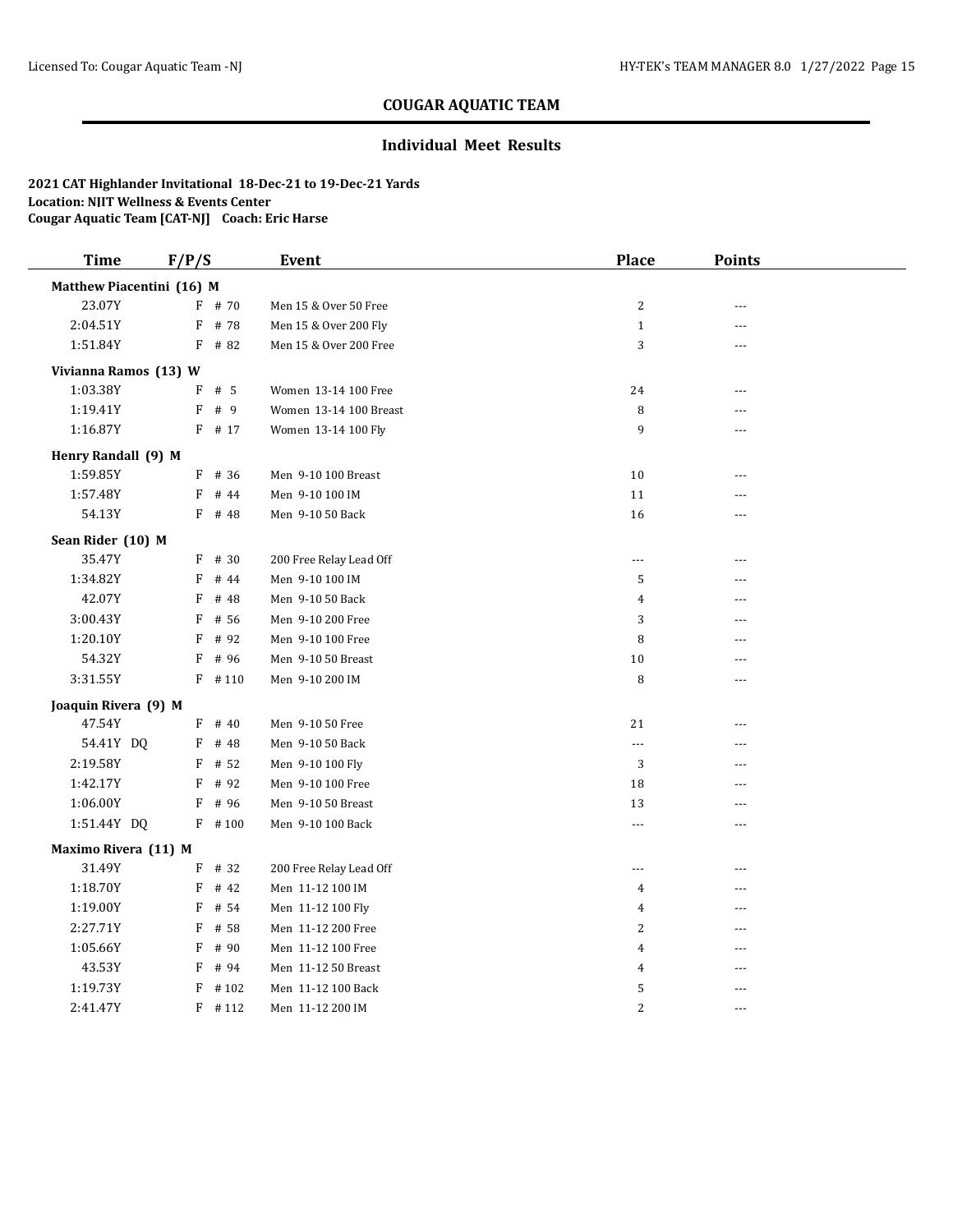#### **Individual Meet Results**

| <b>Time</b>                       | F/P/S |              | <b>Event</b>               | <b>Place</b>   | <b>Points</b>  |  |
|-----------------------------------|-------|--------------|----------------------------|----------------|----------------|--|
| Amanda Rohde (17) W               |       |              |                            |                |                |  |
| 56.63Y                            |       | F # 7        | Women 15 & Over 100 Free   | 2              | ---            |  |
| 2:16.19Y                          | F     | # 15         | Women 15 & Over 200 Back   | $\mathbf{1}$   | ---            |  |
| 2:18.35Y                          | F     | # 23         | Women 15 & Over 200 IM     | 2              | ---            |  |
| 5:22.75Y                          | F     | # 27         | Women 13 & Over 500 Free   | $\mathbf{1}$   | $---$          |  |
| 30.73Y                            | F     | # 61         | 200 Medley Relay Lead Off  | ---            |                |  |
| 26.38Y                            | F     | # 69         | Women 15 & Over 50 Free    | 2              | ---            |  |
| 1:04.19Y                          | F     | # 73         | Women 15 & Over 100 Back   | $\mathbf{1}$   | ---            |  |
| 2:00.75Y                          | F     | # 81         | Women 15 & Over 200 Free   | 2              |                |  |
| 11:14.85Y                         | F     | # 83         | Women 13 & Over 1000 Free  | 3              | ---            |  |
| Alyanna Roldan (9) W              |       |              |                            |                |                |  |
| 1:24.89Y                          |       | F # 91       | Women 9-10 100 Free        | 8              |                |  |
| 59.95Y                            | F     | # 95         | Women 9-10 50 Breast       | 10             | ---            |  |
| 45.78Y                            |       | $F$ # 103    | Women 9-10 50 Fly          | 6              | $---$          |  |
| Caroline Rosiecki (14) W          |       |              |                            |                |                |  |
| 56.53Y                            |       | F # 5        | Women 13-14 100 Free       | 2              |                |  |
| 1:16.85Y                          | F     | #9           | Women 13-14 100 Breast     | 3              |                |  |
| 2:23.30Y                          | F     | #21          | Women 13-14 200 IM         | $\mathbf{1}$   |                |  |
| 5:35.96Y                          | F     | # 27         | Women 13 & Over 500 Free   | 4              | ---            |  |
| Kailey Ross (15) W                |       |              |                            |                |                |  |
| 1:13.19Y                          |       | $F$ # 11     | Women 15 & Over 100 Breast | $\mathbf{1}$   | $---$          |  |
| 2:18.21Y                          | F     | # 15         | Women 15 & Over 200 Back   | 2              | $\overline{a}$ |  |
| 2:21.75Y                          | F     | # 23         | Women 15 & Over 200 IM     | 3              | $---$          |  |
| 4:54.43Y                          | F     | # 25         | Women 13 & Over 400 IM     | $\overline{2}$ | ---            |  |
| 2:37.46Y                          | F     | # 65         | Women 15 & Over 200 Breast | $\mathbf{1}$   |                |  |
| 1:05.93Y                          | F     | # 73         | Women 15 & Over 100 Back   | 3              | ---            |  |
| 2:05.73Y                          | F     | # 81         | Women 15 & Over 200 Free   | 6              |                |  |
| 11:07.19Y                         | F     | # 83         | Women 13 & Over 1000 Free  | 2              | $---$          |  |
|                                   |       |              |                            |                |                |  |
| James Ruberton (10) M<br>1:47.16Y | F     | # 36         | Men 9-10 100 Breast        | 5              | ---            |  |
| 1:39.31Y                          | F     | # 44         | Men 9-10 100 IM            | 6              |                |  |
| 45.61Y                            | F     | # 48         | Men 9-10 50 Back           | 7              | ---            |  |
| 44.50Y                            | F     | # 86         | 200 Medley Relay Lead Off  | ---            | $- - -$        |  |
| 1:29.61Y                          |       | F # 92       | Men 9-10 100 Free          | 13             |                |  |
| 49.53Y                            |       | $F$ #104     | Men 9-10 50 Fly            | 6              |                |  |
| 3:29.15Y                          |       | $F$ # 110    | Men 9-10 200 IM            | $\overline{7}$ |                |  |
|                                   |       |              |                            |                |                |  |
| Gianna Russo (10) W               |       |              |                            |                |                |  |
| 52.84Y                            |       | F # 39       | Women 9-10 50 Free         | 20             | $\overline{a}$ |  |
| 2:12.45Y DQ                       |       | $F$ # 43     | Women 9-10 100 IM          | $\cdots$       |                |  |
| 4:13.16Y                          | F     | # 55         | Women 9-10 200 Free        | 10             |                |  |
| 1:06.48Y<br>1:59.16Y              | F     | # 95<br># 99 | Women 9-10 50 Breast       | 12             |                |  |
|                                   | F     | $F$ #103     | Women 9-10 100 Back        | 13             | ---            |  |
| 1:15.97Y                          |       |              | Women 9-10 50 Fly          | 14             | $---$          |  |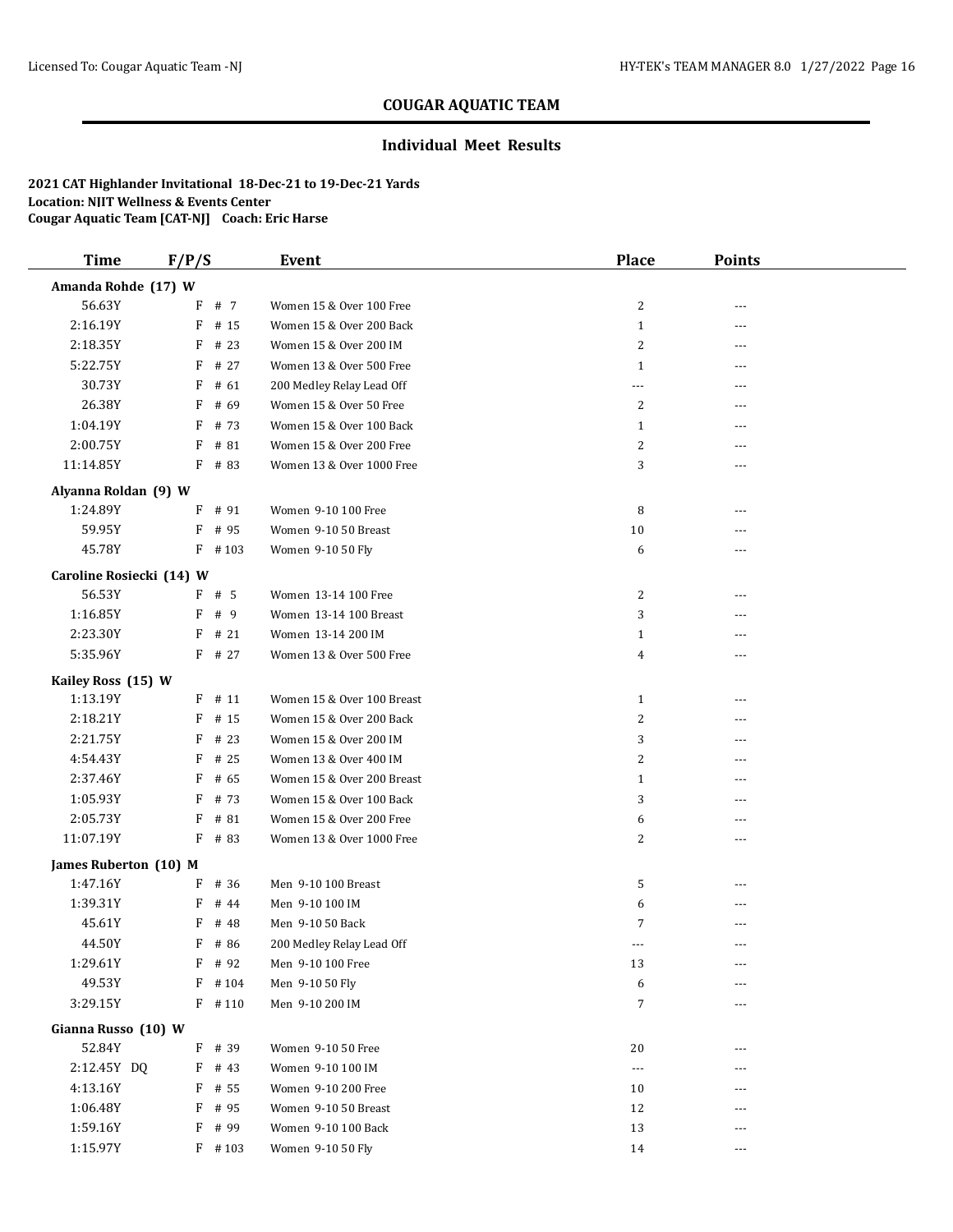### **Individual Meet Results**

| <b>Time</b>           | F/P/S                        | Event                    | <b>Place</b>   | <b>Points</b> |  |  |  |
|-----------------------|------------------------------|--------------------------|----------------|---------------|--|--|--|
| Connor Sabia (11) M   |                              |                          |                |               |  |  |  |
| 1:42.47Y              | $F$ # 34                     | Men 11-12 100 Breast     | $\overline{7}$ | ---           |  |  |  |
| 35.20Y                | F<br># 38                    | Men 11-12 50 Free        | 24             | $---$         |  |  |  |
| 41.83Y                | # 46<br>F                    | Men 11-12 50 Back        | 11             | $\cdots$      |  |  |  |
| 1:15.01Y              | F<br># 90                    | Men 11-12 100 Free       | 24             | ---           |  |  |  |
| 49.56Y                | F<br># 94                    | Men 11-12 50 Breast      | 12             | $---$         |  |  |  |
| 49.44Y                | $F$ #106                     | Men 11-12 50 Fly         | 21             | ---           |  |  |  |
| Parker Sabia (13) M   |                              |                          |                |               |  |  |  |
| 1:10.83Y              | F#6                          | Men 13-14 100 Free       | 37             | ---           |  |  |  |
| 1:32.23Y              | # 10<br>F                    | Men 13-14 100 Breast     | 24             | $---$         |  |  |  |
| 3:03.00Y              | $F$ # 22                     | Men 13-14 200 IM         | 24             |               |  |  |  |
| 31.83Y                | F<br># 68                    | Men 13-14 50 Free        | 34             |               |  |  |  |
| 1:29.35Y              | F<br># 72                    | Men 13-14 100 Back       | 29             | ---           |  |  |  |
| 2:40.66Y              | $F$ # 80                     | Men 13-14 200 Free       | 24             | ---           |  |  |  |
| John Sagui (14) M     |                              |                          |                |               |  |  |  |
| 58.92Y                | F#6                          | Men 13-14 100 Free       | 13             | ---           |  |  |  |
| 1:14.60Y              | F<br># 10                    | Men 13-14 100 Breast     | 5              | ---           |  |  |  |
| 2:30.00Y              | F<br># 22                    | Men 13-14 200 IM         | 9              | ---           |  |  |  |
| 5:52.43Y              | F<br># 28                    | Men 13 & Over 500 Free   | 18             | $---$         |  |  |  |
| 26.52Y                | F<br># 68                    | Men 13-14 50 Free        | 8              | ---           |  |  |  |
| 1:09.52Y              | F<br># 72                    | Men 13-14 100 Back       | 6              |               |  |  |  |
| 2:12.53Y              | $F$ # 80                     | Men 13-14 200 Free       | 9              | ---           |  |  |  |
| 12:33.44Y             | F # 84                       | Men 13 & Over 1000 Free  | 13             | ---           |  |  |  |
| Margaret Sawa (15) W  |                              |                          |                |               |  |  |  |
| 26.77Y                | $F$ # 69                     | Women 15 & Over 50 Free  | 5              | ---           |  |  |  |
| 1:06.17Y              | $F$ # 73                     | Women 15 & Over 100 Back | 4              | $---$         |  |  |  |
| 2:04.72Y              | $F$ # 81                     | Women 15 & Over 200 Free | 5              | ---           |  |  |  |
| Katelyn Scalera (9) W |                              |                          |                |               |  |  |  |
| 1:59.77Y              | $F$ # 43                     | Women 9-10 100 IM        | 15             | ---           |  |  |  |
| 44.66Y                | F # 47                       | Women 9-10 50 Back       | 4              | ---           |  |  |  |
| 3:47.33Y              | $F$ # 55                     | Women 9-10 200 Free      | 6              | ---           |  |  |  |
|                       | Micah Schnieders-Smith (9) M |                          |                |               |  |  |  |
| 40.78Y                | $F$ # 30                     | 200 Free Relay Lead Off  | ---            | $\cdots$      |  |  |  |
| 40.95Y                | $F$ # 40                     | Men 9-10 50 Free         | 14             | ---           |  |  |  |
| 45.39Y                | F # 48                       | Men 9-10 50 Back         | 6              |               |  |  |  |
| 3:25.34Y              | F # 56                       | Men 9-10 200 Free        | 8              | ---           |  |  |  |
| Surya Singh (12) M    |                              |                          |                |               |  |  |  |
| 1:12.77Y              | $F$ # 90                     | Men 11-12 100 Free       | 18             |               |  |  |  |
| 46.17Y DQ             | $F$ # 94                     | Men 11-12 50 Breast      | ---            |               |  |  |  |
| 1:25.64Y              | $F$ # 102                    | Men 11-12 100 Back       | 13             | $---$         |  |  |  |
| 38.96Y                | $F$ # 106                    | Men 11-12 50 Fly         | $10\,$         | ---           |  |  |  |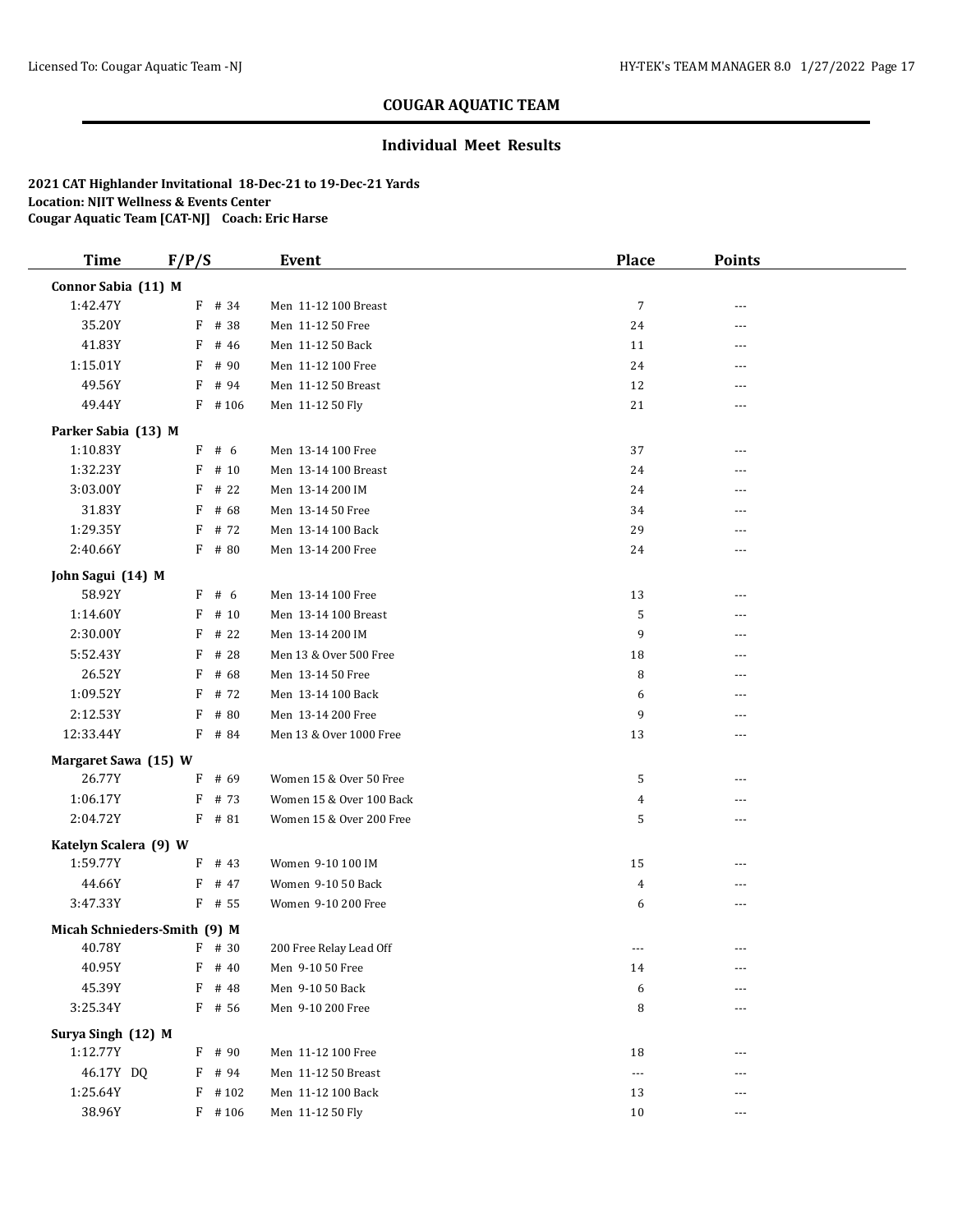### **Individual Meet Results**

| <b>Time</b>                   | F/P/S |           | <b>Event</b>              | Place          | <b>Points</b> |
|-------------------------------|-------|-----------|---------------------------|----------------|---------------|
| Noa Streater (10) W           |       |           |                           |                |               |
| 37.20Y                        |       | F # 39    | Women 9-10 50 Free        | 8              | ---           |
| 1:38.94Y                      | F     | # 43      | Women 9-10 100 IM         | 6              | ---           |
| 1:47.90Y                      | F     | # 51      | Women 9-10 100 Fly        | 3              | ---           |
| 38.94Y                        |       | $F$ # 85  | 200 Medley Relay Lead Off | ---            | ---           |
| 1:21.14Y                      |       | $F$ # 91  | Women 9-10 100 Free       | 6              | ---           |
| 1:31.24Y                      | F     | # 99      | Women 9-10 100 Back       | 4              | ---           |
| 43.40Y                        |       | $F$ # 103 | Women 9-10 50 Fly         | 4              | ---           |
| Mark Suarez (12) M            |       |           |                           |                |               |
| <b>NS</b>                     |       | $F$ # 90  | Men 11-12 100 Free        | ---            |               |
| <b>NS</b>                     |       | $F$ #102  | Men 11-12 100 Back        | ---            | ---           |
| <b>NS</b>                     |       | $F$ #106  | Men 11-12 50 Fly          | ---            | ---           |
|                               |       |           |                           |                |               |
| Finn Tobin (13) M<br>1:00.95Y |       | $F$ # 6   | Men 13-14 100 Free        | 18             | ---           |
| 2:25.33Y                      |       | $F$ # 14  | Men 13-14 200 Back        | 3              | ---           |
| 1:09.72Y                      | F     | # 18      | Men 13-14 100 Fly         | 11             | ---           |
| 26.84Y                        | F     | # 68      | Men 13-14 50 Free         | 10             |               |
| 1:08.02Y                      | F     | # 72      | Men 13-14 100 Back        | 5              | ---           |
| $_{\rm NS}$                   |       | F # 80    | Men 13-14 200 Free        | $\overline{a}$ | ---           |
|                               |       |           |                           |                |               |
| Munir Toklu (12) M            |       |           |                           |                |               |
| 1:16.38Y                      |       | $F$ # 90  | Men 11-12 100 Free        | 27             | ---           |
| 45.26Y                        |       | $F$ # 94  | Men 11-12 50 Breast       | $\overline{7}$ | ---           |
| 40.33Y                        |       | $F$ #106  | Men 11-12 50 Fly          | 12             | ---           |
| 3:03.75Y                      |       | $F$ # 112 | Men 11-12 200 IM          | 12             | ---           |
| Mia Trumble (9) W             |       |           |                           |                |               |
| 2:05.05Y                      |       | $F$ # 35  | Women 9-10 100 Breast     | 11             |               |
| 1:57.32Y                      |       | $F$ # 43  | Women 9-10 100 IM         | 14             | ---           |
| 3:39.79Y                      |       | $F$ # 55  | Women 9-10 200 Free       | 5              | ---           |
| 1:38.01Y                      |       | F # 91    | Women 9-10 100 Free       | 15             | ---           |
| <b>NS</b>                     |       | $F$ # 95  | Women 9-10 50 Breast      | ---            | ---           |
| 1:50.86Y DQ                   |       | F # 99    | Women 9-10 100 Back       | $- - -$        | $\cdots$      |
| Lauren Wall (15) W            |       |           |                           |                |               |
| 27.51Y                        |       | $F$ # 69  | Women 15 & Over 50 Free   | 13             |               |
| 1:09.04Y                      |       | $F$ # 73  | Women 15 & Over 100 Back  | 9              | $\cdots$      |
| 2:12.17Y                      |       | F # 81    | Women 15 & Over 200 Free  | 16             |               |
| Maren Wheeler (13) W          |       |           |                           |                |               |
| 1:00.10Y                      |       | $F$ # 5   | Women 13-14 100 Free      | 5              |               |
| 1:15.87Y                      |       | F # 9     | Women 13-14 100 Breast    | 2              |               |
| 2:29.46Y                      | F     | # 21      | Women 13-14 200 IM        | 5              |               |
| 2:43.25Y                      |       | $F$ # 63  | Women 13-14 200 Breast    | 2              |               |
| 27.47Y                        |       | $F$ # 67  | Women 13-14 50 Free       | 4              |               |
| 1:09.44Y                      |       | $F$ # 71  | Women 13-14 100 Back      | 5              |               |
| 2:16.40Y                      |       | F # 79    | Women 13-14 200 Free      | 15             | ---           |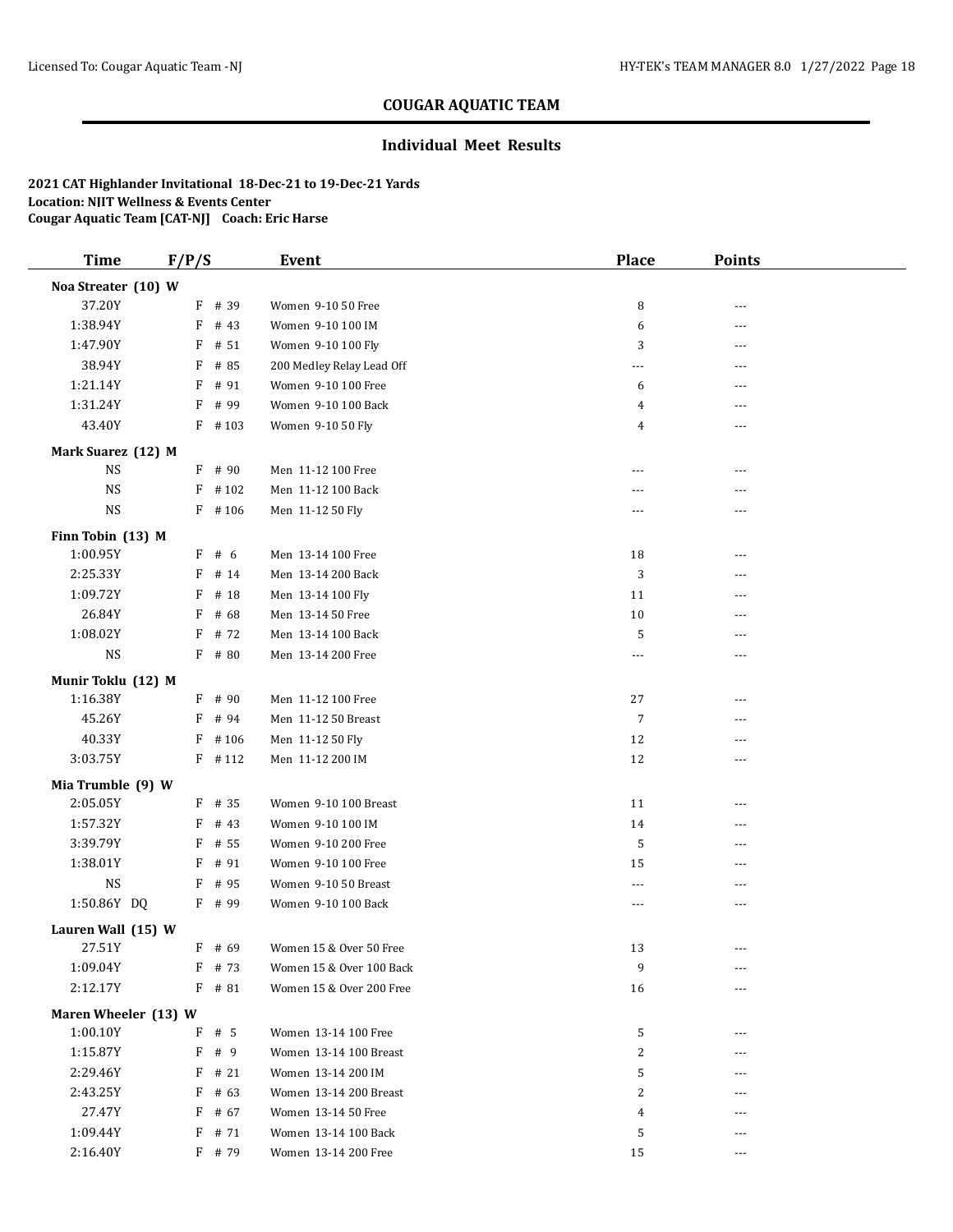### **Individual Meet Results**

| <b>Time</b>                 | F/P/S             | Event                               | <b>Place</b>   | <b>Points</b> |  |
|-----------------------------|-------------------|-------------------------------------|----------------|---------------|--|
| Alexa Whitworth (13) W      |                   |                                     |                |               |  |
| 1:01.12Y                    | $F$ # 5           | Women 13-14 100 Free                | 11             | ---           |  |
| 2:30.54Y                    | $F$ # 13          | Women 13-14 200 Back                | 4              | ---           |  |
| 1:14.33Y                    | F<br># 17         | Women 13-14 100 Fly                 | 6              | ---           |  |
| 27.12Y                      | F<br># 67         | Women 13-14 50 Free                 | 2              | ---           |  |
| 1:07.87Y                    | F<br># 71         | Women 13-14 100 Back                | 4              | ---           |  |
| 2:11.68Y                    | $F$ # 79          | Women 13-14 200 Free                | 3              | ---           |  |
| Tristen Whitworth (16) M    |                   |                                     |                |               |  |
| 2:28.09Y                    | $F$ # 66          | Men 15 & Over 200 Breast            | 2              | ---           |  |
| 24.53Y                      | # 70<br>F         | Men 15 & Over 50 Free               | 7              | ---           |  |
| 1:49.45Y                    | $F$ # 82          | Men 15 & Over 200 Free              | $\mathbf{1}$   | ---           |  |
| Whitney Wilkins (10) W      |                   |                                     |                |               |  |
| 38.05Y                      | # 39<br>F         | Women 9-10 50 Free                  | 9              | ---           |  |
| 44.82Y                      | F<br># 47         | Women 9-10 50 Back                  | 5              | ---           |  |
| 3:12.19Y                    | F<br># 55         | Women 9-10 200 Free                 | 4              | ---           |  |
| 1:28.02Y                    | F<br># 91         | Women 9-10 100 Free                 | 10             | ---           |  |
| 1:00.13Y                    | F<br># 95         | Women 9-10 50 Breast                | 11             | ---           |  |
| 1:41.12Y                    | $F$ # 99          | Women 9-10 100 Back                 | 7              |               |  |
| Madeleine Young (15) W      |                   |                                     |                |               |  |
| 58.78Y                      | F # 7             | Women 15 & Over 100 Free            | 5              | ---           |  |
| 1:06.29Y                    | F<br># 19         | Women 15 & Over 100 Fly             | 5              | ---           |  |
| 2:24.22Y                    | # 23<br>F         | Women 15 & Over 200 IM              | 5              | ---           |  |
| 5:38.71Y                    | F<br># 27         | Women 13 & Over 500 Free            | 6              | ---           |  |
| 27.01Y                      | # 69<br>F         | Women 15 & Over 50 Free             | 7              | ---           |  |
| 2:23.79Y                    | F<br># 77         | Women 15 & Over 200 Fly             | 2              | ---           |  |
| 2:06.87Y                    | # 81<br>F         | Women 15 & Over 200 Free            | 7              | ---           |  |
| 11:44.84Y                   | $F$ # 83          | Women 13 & Over 1000 Free           | 7              | ---           |  |
|                             |                   |                                     |                |               |  |
| Jj Zarah (11) M<br>1:20.16Y | # 42<br>F         | Men 11-12 100 IM                    | 5              | ---           |  |
| 1:23.37Y                    | F<br># 54         | Men 11-12 100 Fly                   | 5              | ---           |  |
| 2:29.94Y                    | F<br># 58         | Men 11-12 200 Free                  | 3              | ---           |  |
| 1:09.41Y                    | # 90<br>F         | Men 11-12 100 Free                  | 9              | ---           |  |
| 1:19.59Y                    | $F$ #102          | Men 11-12 100 Back                  | 4              | $- - -$       |  |
| 36.13Y                      | $F$ #106          | Men 11-12 50 Fly                    | 5              | ---           |  |
|                             |                   |                                     |                |               |  |
| Shane Zarah (9) M           |                   |                                     |                |               |  |
| 1:49.49Y                    | F # 44            | Men 9-10 100 IM<br>Men 9-10 50 Back | 9              | ---           |  |
| 47.33Y                      | F<br># 48<br>F    | Men 9-10 200 Free                   | 10             | ---           |  |
| 3:32.44Y<br>1:35.55Y        | # 56<br>F<br># 92 | Men 9-10 100 Free                   | 10<br>16       | ---           |  |
|                             |                   | Men 9-10 100 Back                   |                | ---           |  |
| 1:44.17Y                    | $F$ #100          |                                     | $\overline{4}$ | ---           |  |
| 54.59Y                      | $F$ #104          | Men 9-10 50 Fly                     | 10             | ---           |  |